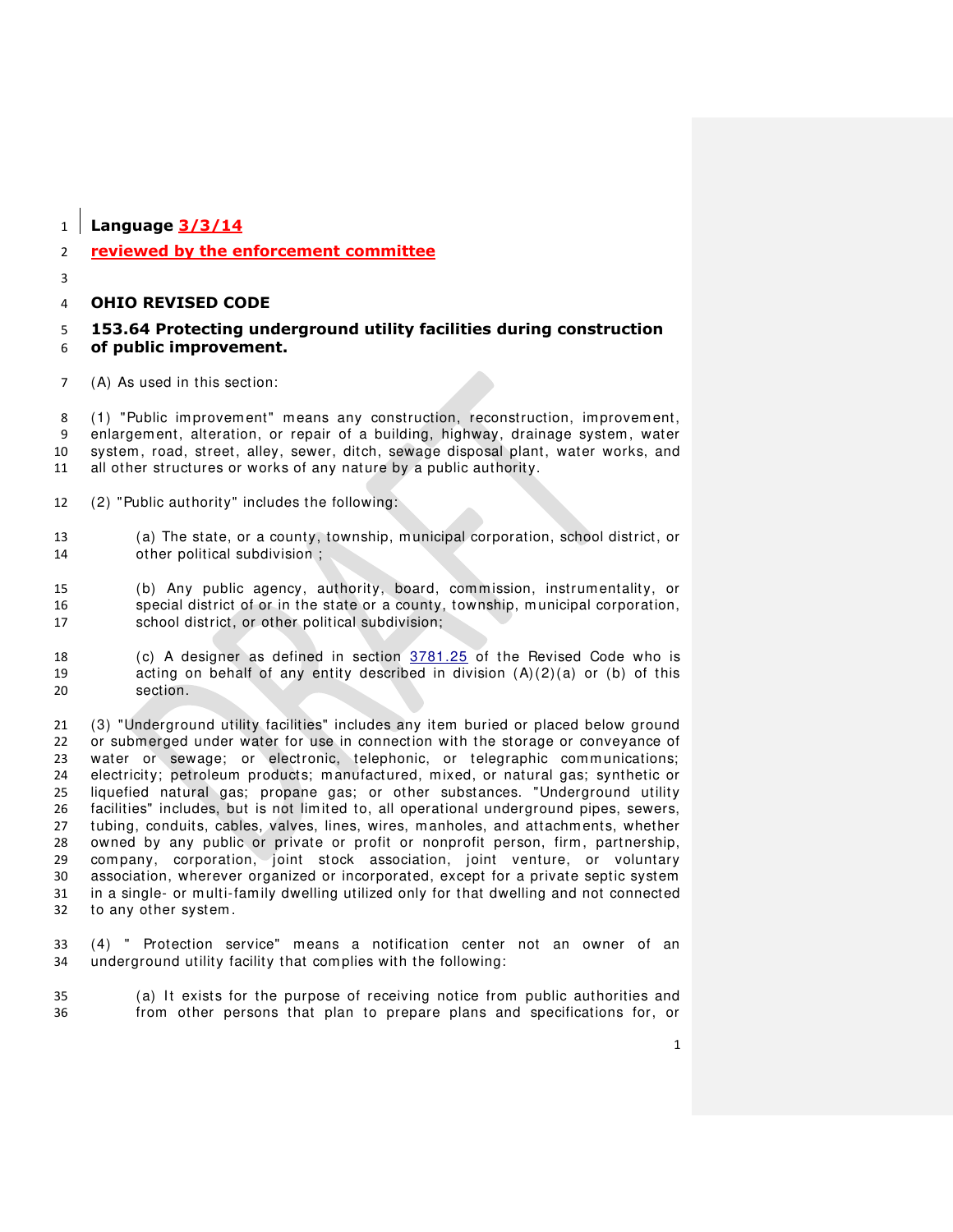- engage in, public improvements involving digging, blasting, excavating, or other underground construction activities ;
- 39 (b) It distributes the information described in division  $(A)(4)(a)$  of this section to its members and participants;
- (c) It has registered by March 14, 1989, with the secretary of state and the public utilities commission under former division (F) of this section as it existed on that date.
- (5) "Construction area" means the area delineated on the plans and specifications for the public im provement within which the work provided for in the contract will be performed.
- (B)

 (1) In any public improvement which may involve underground utility facilities, the public authority, prior to preparing plans and specifications, shall contact a protection service and any owners of underground utility facilities that are not members of a protection service for the existence and location of all underground utility facilities within the construction area.

 (2) If requested by the public authority, each owner of underground utility facilities within the construction area, other than real property owners listed in divisions (C)(1) to (4) of section [3781.25](http://codes.ohio.gov/orc/3781.25) of the Revised Code, shall do one of the following within ten days of receiving notice from the public authority or a protection service:

- (a) Mark the location of the underground utility facilities, other than those facilities serving single-family or two-, three-, or four-unit dwellings, within the construction area in accordance with the marking standards described in division (C) of section [3781.29](http://codes.ohio.gov/orc/3781.29) of the Revised Code;
- (b) Provide digital or paper drawings, or both, that meet both of the following requirements:
- (i) They are drawn to scale and include locatable item s. Locatable item s m ay include poles, pedestals, back of curb, sidewalk, edge of pavement, centerline of ditch, property lines, and other similar item s.
- (ii) They depict the location of the underground utility facilities.
- Compliance with division (B)(2) of this section does not relieve an owner of underground utility facilities from compliance with the marking requirements of section [3781.29](http://codes.ohio.gov/orc/3781.29) of the Revised Code.
- (3) The public authority shall include, in the plans and specifications for such improvement, the identity and location of the existing underground utility facilities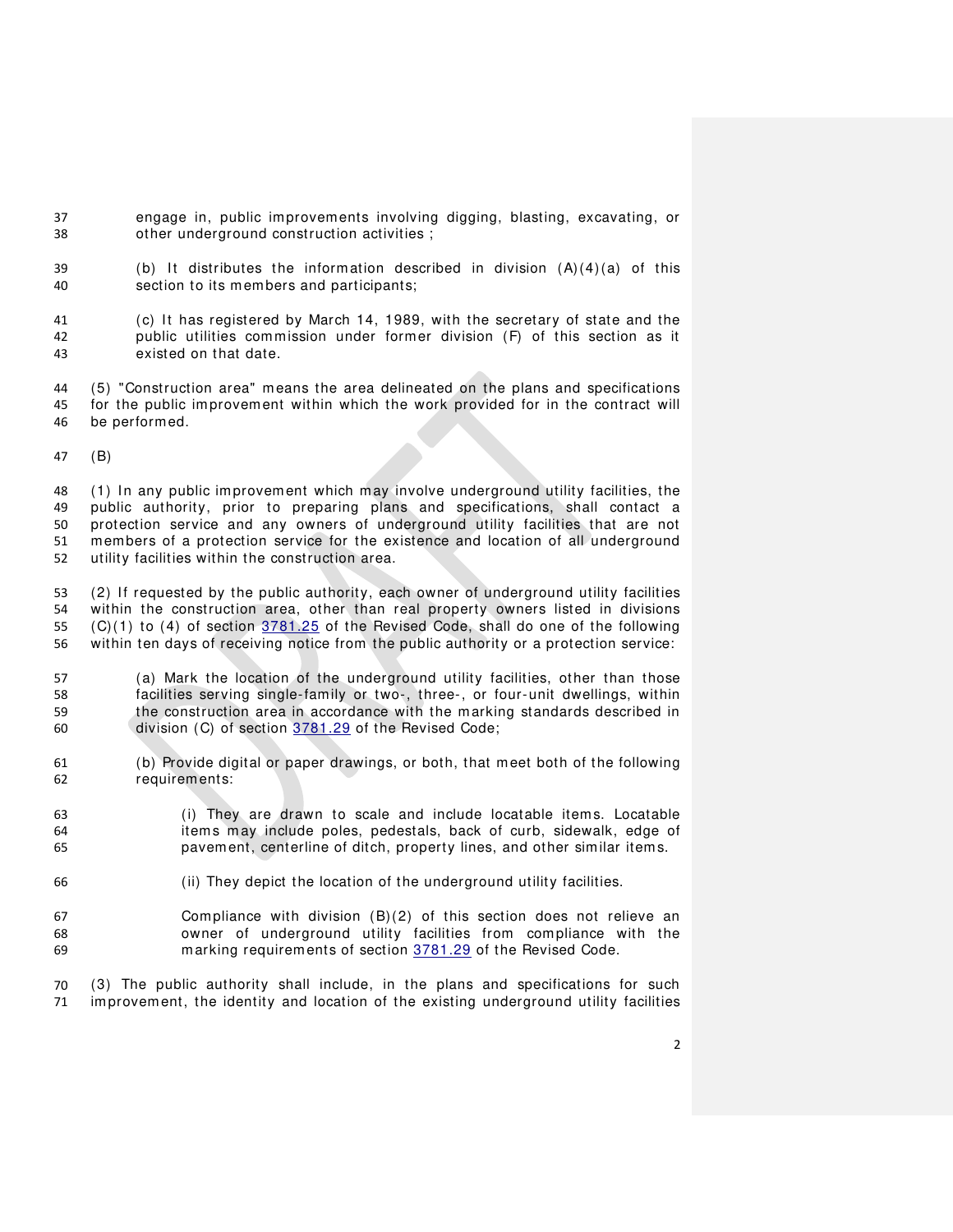located in the construction area as provided to the public authority by the owner of the underground utility facility and the name, address, and telephone number of each owner of any underground utility facilities in the construction area that does not subscribe to a protection service.

76 (4) Any anticipated temporary or permanent relocation of underground utility facilities deemed necessary by the public authority shall be negotiated or arranged by the public authority with the owners of the underground utility facilities prior to the start of construction. If a temporary or permanent relocation of utility facilities is necessary, the owner of the underground utility facility shall be given a reasonable time to move such utility facilities unless the contractor to whom the contract for a public improvement is awarded or its subcontractor agrees with the owner of the underground utility facility to coordinate relocation with construction operations.

 (5) The public authority, within ten calendar days after award of a contract for a public improvement, shall notify in writing all owners of underground utility facilities known to be located in the construction area of the public improvement of the name and address of the contractor to whom the contract for the public improvement was awarded. Where notice is given in writing by certified mail, the return receipt, signed by any person to whom the notice is delivered, shall be conclusive proof of notice.

 (C) The contractor to whom a contract for a public improvement is awarded or its subcontractor, at least two working days, excluding Saturdays, Sundays, and legal holidays, but no more than ten working days, prior to commencing construction operations in the construction area which may involve underground utility facilities, 96 shall cause notice to be given to a protection service and the owners of 97 underground utility facilities shown on the plans and specifications who are not underground utility facilities shown on the plans and specifications who are not members of a protection service. The owner of the underground utility facility, within forty-eight hours, excluding Saturdays, Sundays, and legal holidays, after notice is received, shall stake, mark, or otherwise designate the location of the underground utility facilities in the construction area in such a manner as to indicate their course together with the approximate depth at which they were installed.

 (D) If the public authority fails to comply with the requirements of division (B) of this section, the contractor to whom the work is awarded or its subcontractor complies with the requirements of division (C) of this section, and the contractor or its subcontractor encounters underground utility facilities in the construction area that would have been shown on the plans and specifications for such improvement had a protection service or owner of the underground utility facility who is not a member of a protection service whose name, address, and telephone number is provided by the public authority been contacted, then the contractor, upon notification to the public authority, is entitled to an increase to the contract price for itself or its subcontractor for any additional work that m ust be undertaken or additional time that will be required and is entitled to an extension of the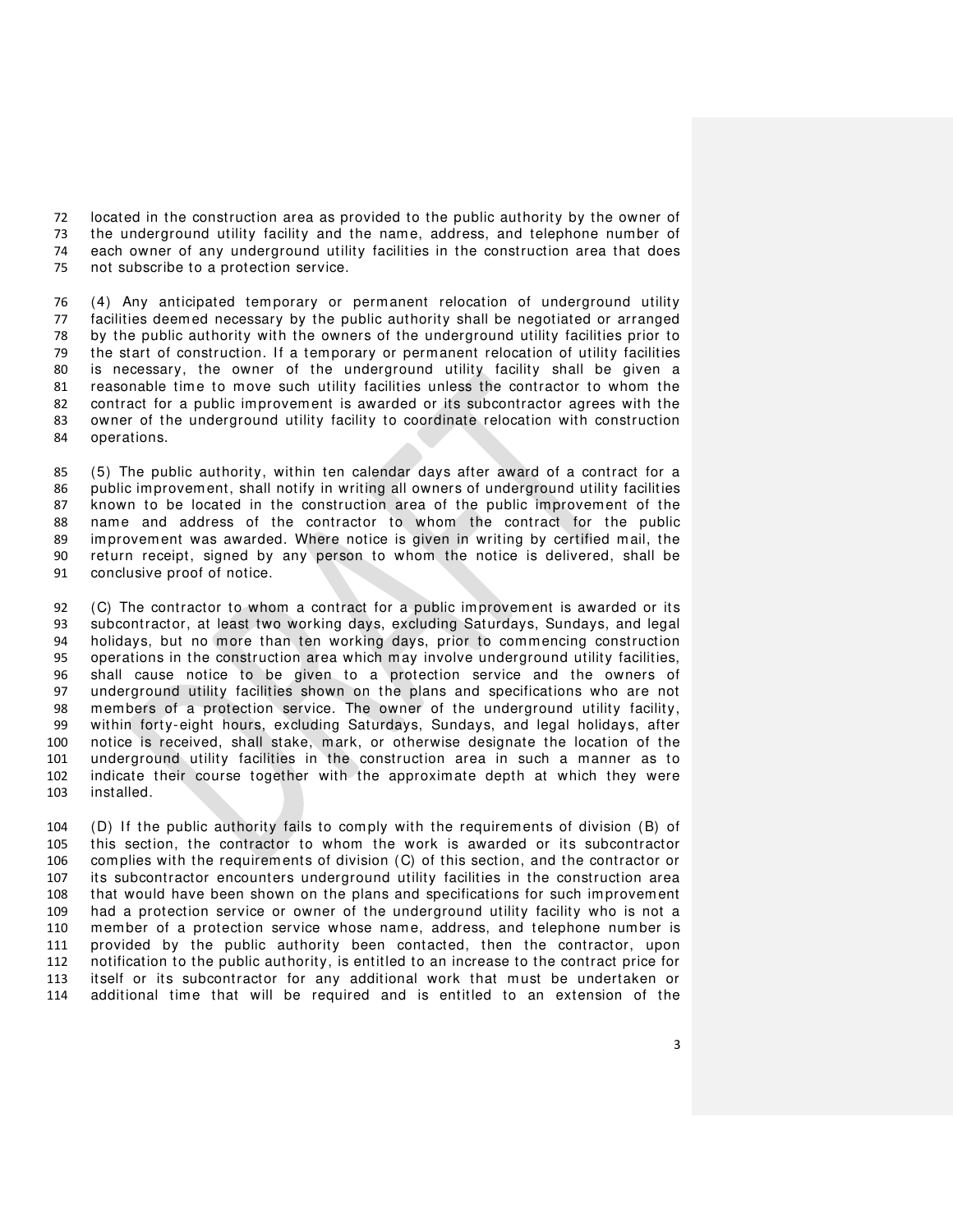completion date of the contract for the period of time of any delays to the construction of the public improvement.

 In the event of a dispute as to the application of this section, procedures may be 118 commenced under the applicable terms of the construction contract, or if the contract contains no provision for final resolution of the dispute, pursuant to the procedures for arbitration in Chapter 2711. of the Revised Code.

 This section does not affect rights between the contractors and the public authority for any increase in contract price or additional time to perform the contract when the public authority complies with division (B) of this section.

 Any public authority who complies with the requirements of division (B) of this section and any contractor or its subcontractor who complies with the requirements of division (C) of this section shall not be responsible to the owner of the underground utility facility if underground utility lines are encountered not as marked in accordance with the provisions of division (C) of this section by the owner of the underground utility facility, unless the contractor or its subcontractor has actual notice of the underground utility facility. Except as noted in this division, this section does not affect rights between the contractor or its subcontractor and the owner of the underground utility facility for failure to mark or erroneously marking utility lines. The public authority shall not make as a requirement of any contract for public improvement any change in responsibilities between the public authority and the owners of the underground utility facilities in connection with damage, injury, or loss to any property in connection with underground utility facilities.

138 The contractor or its subcontractor shall alert immediately the occupants of nearby premises as to any emergency that the contractor or subcontractor may create or discover at or near such premises. The contractor or its subcontractor shall report immediately to the owner or operator of the underground facility any break or leak on its lines or any dent, gouge, groove, or other damage to such lines or to their coating or cathodic protection, made or discovered in the course of their excavation.

 (E) This section does not affect rights between the public authority and the owners of the underground utility facilities for responsibility for costs involving removal, relocation, or protection of existing underground utility facilities, or for costs for delays occasioned thereby.

#### **(F) Whoever violates obligations imposed by sections 153.64 of the Ohio Revised Code shall be penalized in accordance 3781.37 of the Ohio Revised Code.**

#### **Chapter 3781: BUILDING STANDARDS - GENERAL PROVISIONS**

[3781.25 One-call utility protection service definitions.](http://codes.ohio.gov/orc/3781.25)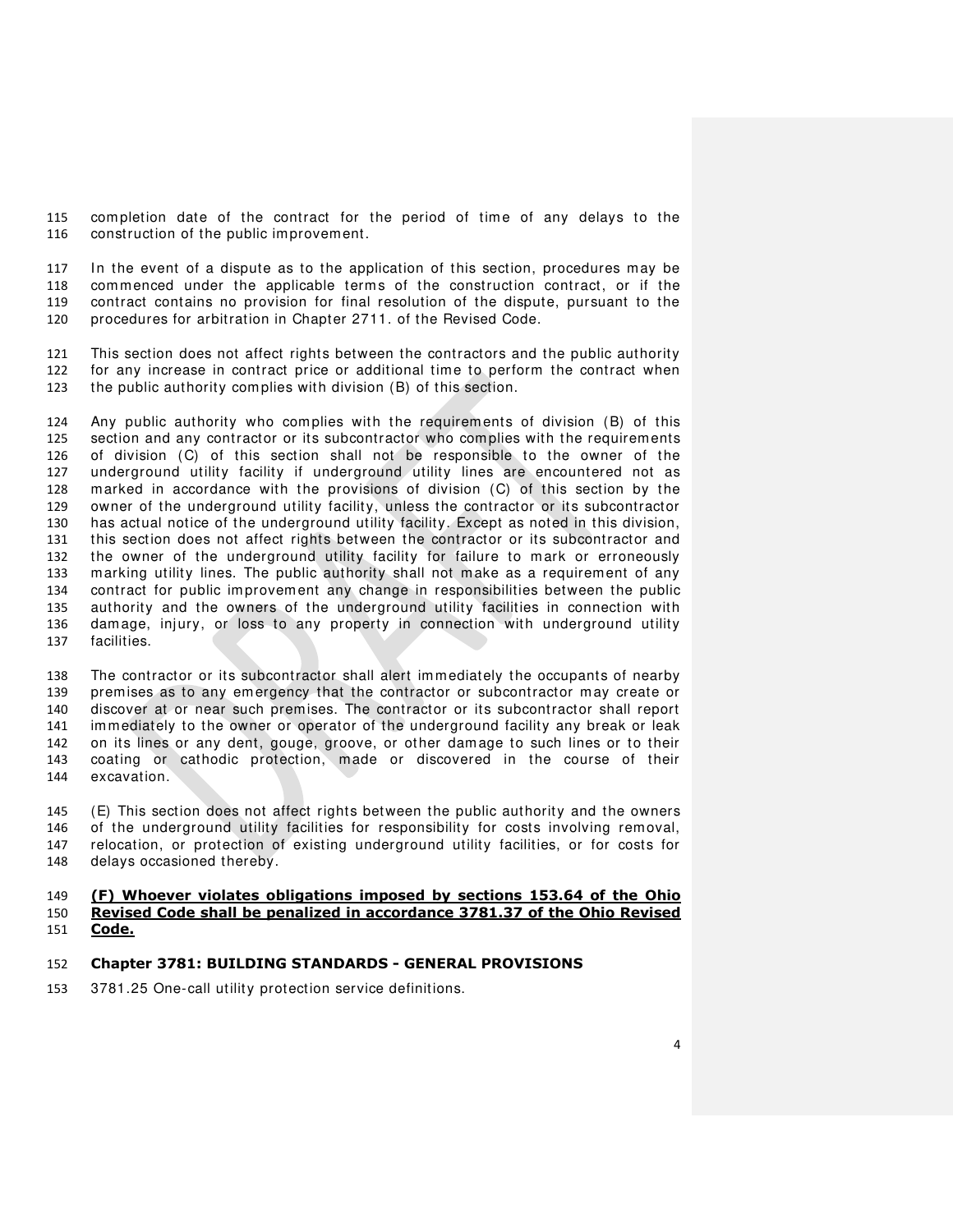As used in sections 3781.25 to 3781.38 of the Revised Code:

 (A) "Protection service" means a notification center, but not an owner of an individual utility, that exists for the purpose of receiving notice from persons that prepare plans and specifications for or that engage in excavation work, that distributes this information to its members and participants, and that has registered by March 14, 1989, with the secretary of state and the public utilities commission of Ohio under former division (F) of section [153.64](http://codes.ohio.gov/orc/153.64) of the Revised Code as it existed on that date.

 (B) "Underground utility facility" includes any item buried or placed below ground or submerged under water for use in connection with the storage or conveyance of water or sewage; electronic, telephonic, or telegraphic comm unications; television signals; electricity; crude oil; petroleum products; artificial or liquefied petroleum; manufactured, mixed, or natural gas; synthetic or liquefied natural gas; propane gas; coal; steam; hot water; or other substances. "Underground utility facility" includes all operational underground pipes, sewers, tubing, conduits, cables, valves, lines, wires, worker access holes, and attachments, owned by any person, firm , or company. "Underground utility facility" does not include a private septic system in a 171 one-family or multi-family dwelling utilized only for that dwelling and not connected to any other system .

 (C) "Utility" means any owner or operator, or an agent of an owner or operator, of an underground utility facility, including any public authority, that owns or operates an underground utility facility. "Utility" does not include the owners of the following types of real property with respect to any underground utility facility located on that property:

- (1) The owner of a single-fam ily or two-, three-, or four-unit residential dwelling;
- (2) The owner of an apartment complex;
- (3) The owner of a commercial or industrial building or complex of buildings, including but not limited to, factories and shopping centers;
- (4) The owner of a farm .

 (D) "Approximate location" means the immediate area within the perimeter of a proposed excavation site where the underground utility facilities are located.

 (E) "Tolerance zone" means the site of the underground utility facility including the width of the underground utility facility plus eighteen inches on each side of the facility.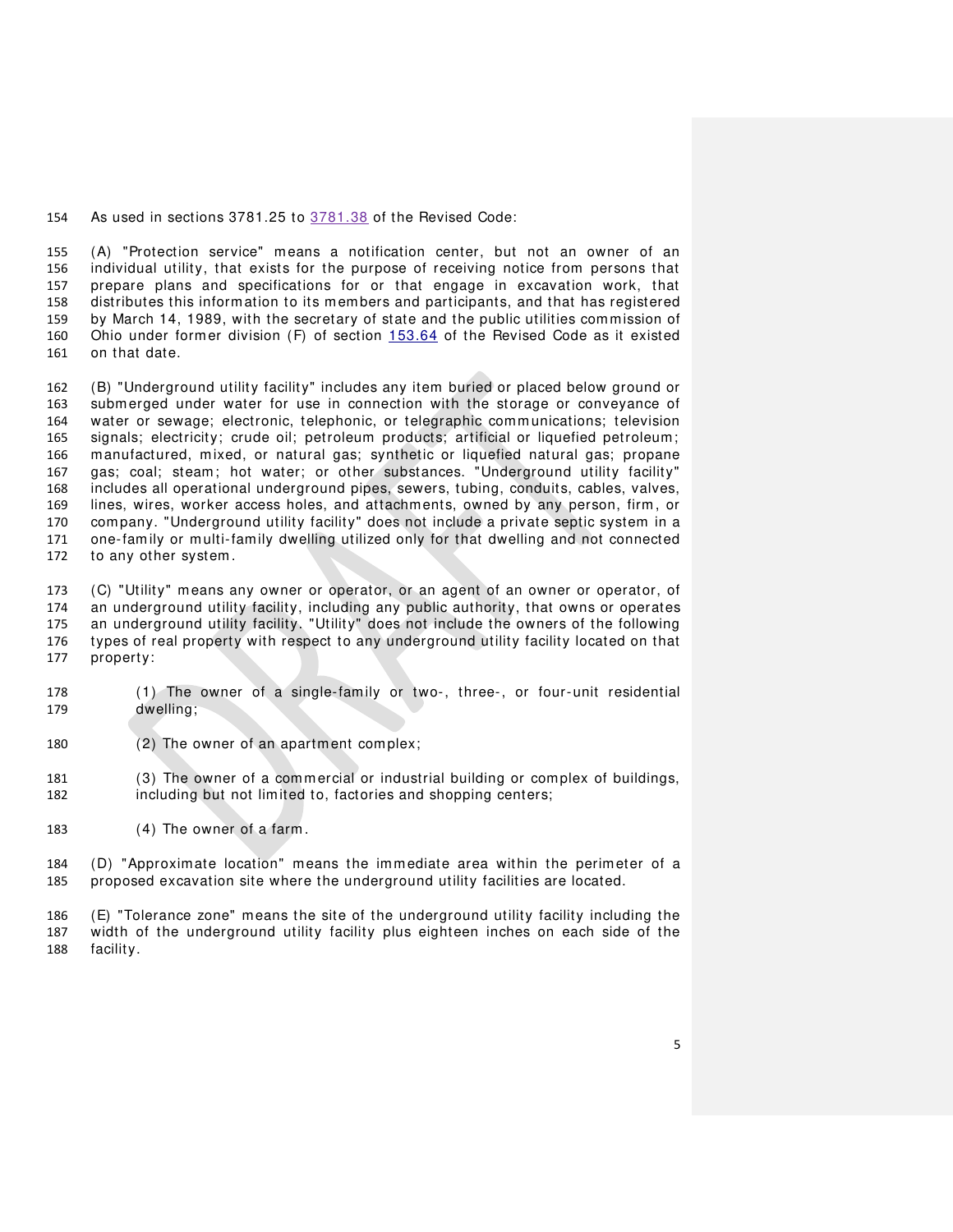(F) "Working days" excludes Saturdays, Sundays, and legal holidays as defined in section [1.14](http://codes.ohio.gov/orc/gp1.14) of the Revised Code and "hours" excludes hours on Saturdays, Sundays, and legal holidays.

 (G) "Designer" means an engineer, architect, landscape architect, contractor, surveyor, or other person who develops plans or designs for real property improvement or any other activity that will involve excavation.

 (H) "Developer" means the person for whom the excavation is made and who will own or be the lessee of any improvement that is the object of the excavation.

 (I) "Excavation" means the use of hand tools, powered equipment, or explosives to move earth, rock, or other materials in order to penetrate or bore or drill into the earth, or to demolish any structure whether or not it is intended that the demolition will disturb the earth. "Excavation" includes such agricultural operations as the installation of drain tile, but excludes agricultural operations such as tilling that do not penetrate the earth to a depth of more than twelve inches. "Excavation" excludes any activity by a governmental entity which does not penetrate the earth 204 to a depth of more than twelve inches. "Excavation" excludes coal mining and reclamation operations regulated under Chapter 1513. of the Revised Code and rules adopted under it.

(J) "Excavation site" means the area within which excavation will be performed.

 (K) "Excavator" means the person or persons responsible for making the actual excavation.

 (L) "Interstate gas pipeline" means an interstate gas pipeline subject to the "Natural Gas Pipeline Safety Act of 1968," 82 Stat. 720, 49 U.S.C. 1671, as amended.

 (M) "Interstate hazardous liquids pipeline" means an interstate hazardous liquids pipeline subject to the "Hazardous Liquid Pipeline Safety Act of 1979," 93 Stat. 1003, 49 U.S.C. 2002, as amended.

 (N) "Special notification requirements" means requirements for notice to an owner 217 of an interstate hazardous liquids pipeline or an interstate gas pipeline that must be made prior to commencing excavation and pursuant to the owner's public safety program adopted under federal law.

 (O) "Com mercial excavator" means any excavator, excluding a utility as defined in this section, that satisfies both of the following:

 (1) For compensation, performs, directs, supervises, or is responsible for the excavation, construction, improvement, renovation, repair, or maintenance on a construction project and holds out or represents oneself as qualified or permitted to act as such;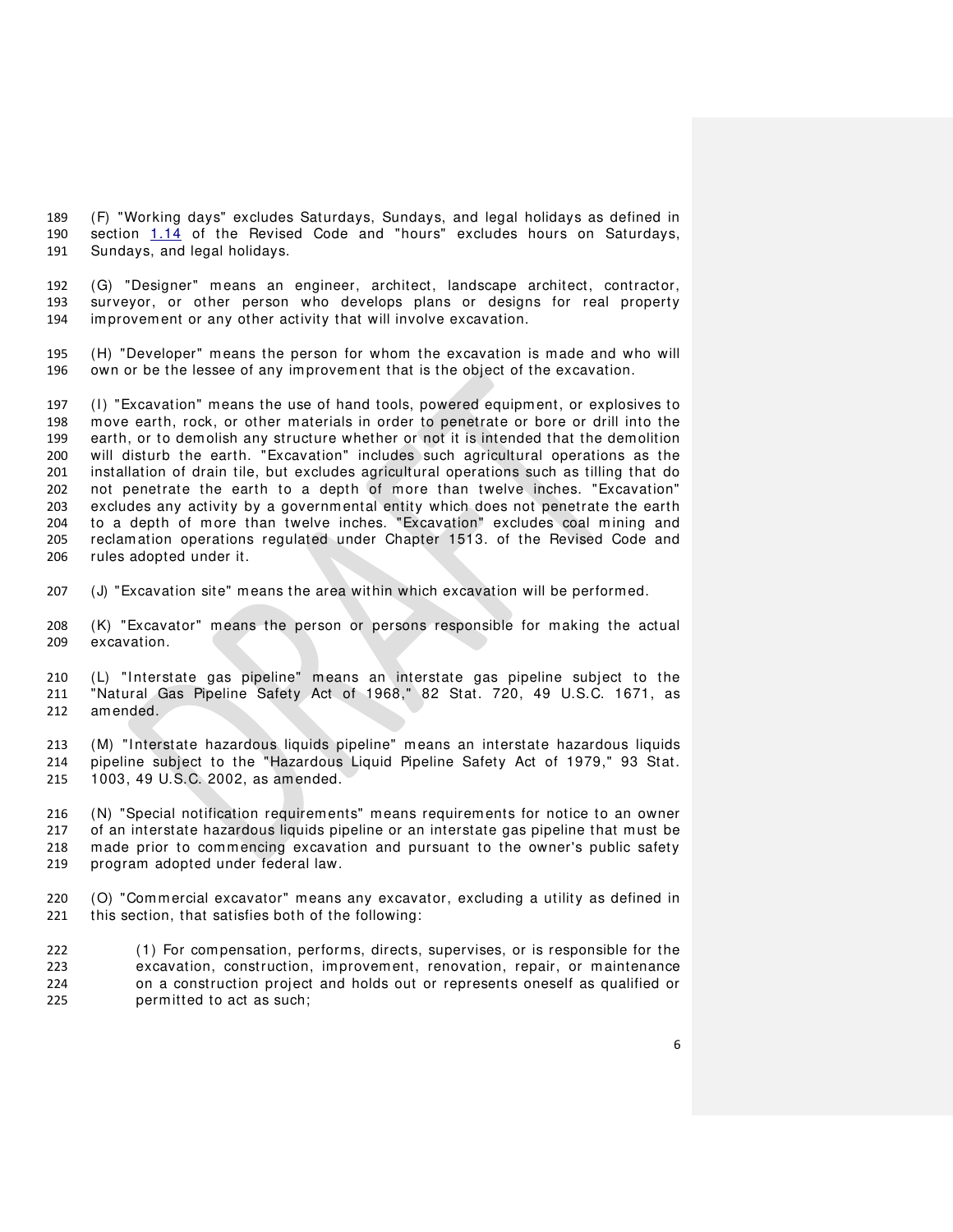- (2) Employs tradespersons who actually perform excavation, construction, improvement, renovation, repair, or maintenance on a construction project.
- 

 (P) "Person" has the same meaning as in section [1.59](http://codes.ohio.gov/orc/gp1.59) of the Revised Code and also includes a public authority.

 (Q) "Positive response system " means an automated system facilitated by a protection service allowing a utility to comm unicate to an excavator the presence or absence of any conflict between the existing underground utility facilities and the proposed excavation site.

235 (R) "One call notification system" means the software or communications system used by a protection system to notify its membership of proposed excavation sites.

 (S) "Project" means any undertaking by a private party of an improvement requiring excavation.

239 (T) "Public authority" has the same meaning as in section  $153.64$  of the Revised Code

 (U) "Improvement" means any construction, reconstruction, improvement, enlargement, alteration, or repair of a building, highway, drainage system , water system , road, street, alley, sewer, ditch, sewage disposal plant, water works, and 244 all other structures or works of any nature.

 (V) "Emergency" means an unexpected occurrence causing a disruption or damage to an underground utility facility that requires immediate repair or a situation that creates a clear and imminent danger that demands immediate action to prevent or mitigate loss of or damage to life, health, property, or essential public services.

 (W) "Nondestructive manner" means using low-impact, low-risk technologies such as hand tools, or hydro or air vacuum excavation equipment.

#### **(x) "Commission" means the Public Utilities Commission of Ohio**

### **(y) "Probable violation" means alleged violation**

# **(z) "Staff' means the commission staff or the authorized representative.**

[3781.26 Protection service for underground utility facilities.](http://codes.ohio.gov/orc/3781.26) 

 (A) Each utility that owns or operates underground utility facilities shall participate in and register the location of its underground utility facilities with a protection service that serves the area where the facilities are located. A utility may elect to participate in the service on a limited basis and if it does so, it shall register the 261 location of its underground utility facilities by identifying the municipal corporations 262 and outside the limits of a municipal corporation, the townships by county and,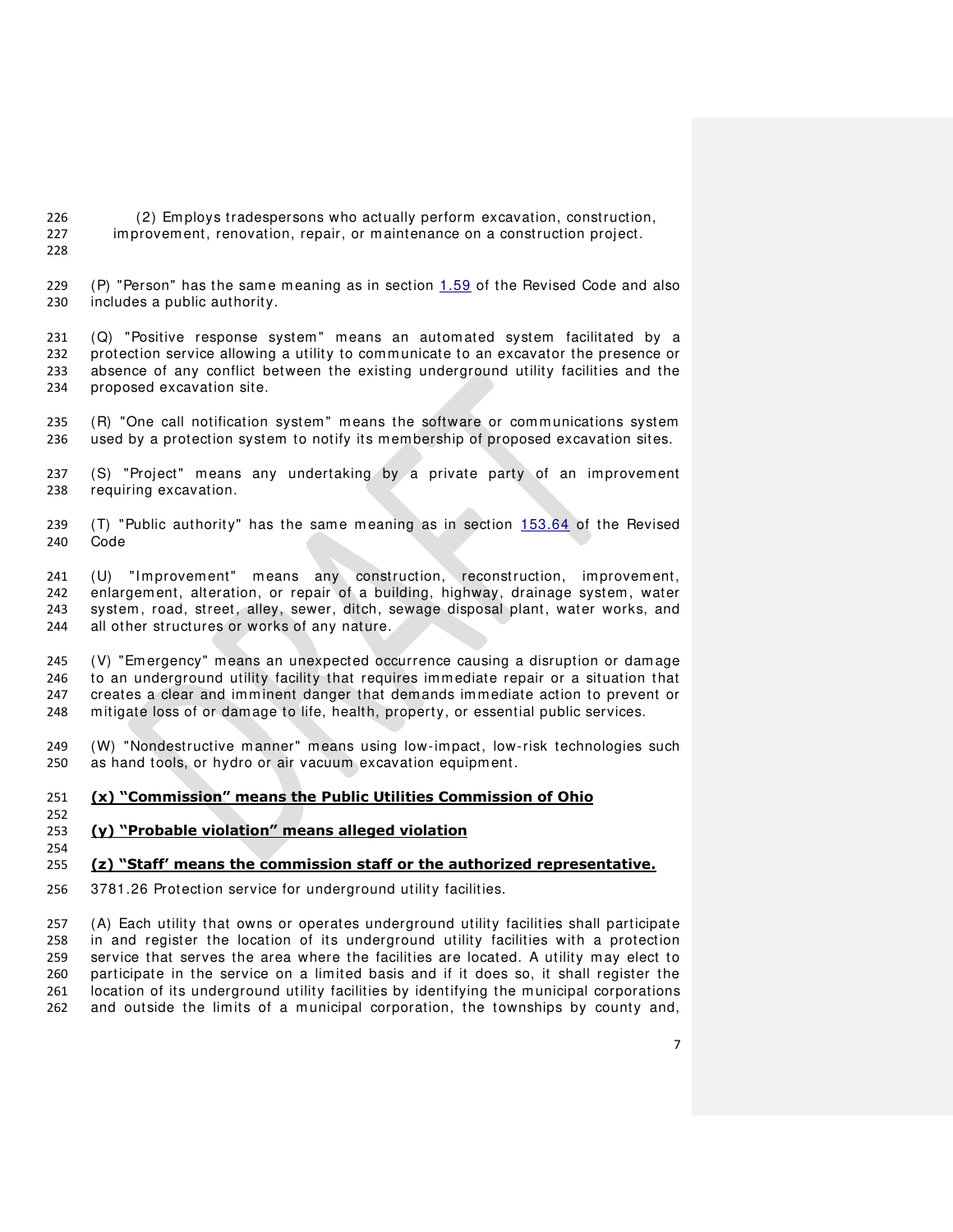where applicable, the immediate geographic area in which it has facilities. The service shall establish reasonable fees for limited basis participants.

 (B) Protection services, utilities, commercial excavators, excavation equipment dealers, the public utilities commission of Ohio, the board of building standards, local law enforcement agencies, and fire departments should publicize the importance of ascertaining the location of underground utility facilities before excavating and the use of protection services to ascertain that information.

 (C) A protection service shall maintain records of notifications received from developers, designers, and excavators, and of its notifications made to utilities, developers, designers, and excavators, under sections [3781.27](http://codes.ohio.gov/orc/3781.27) and [3781.28](http://codes.ohio.gov/orc/3781.28) of the Revised Code. The records of a protection service shall identify by reference number, the notifications it received regarding a proposed excavation site, the notifications it provided regarding a proposed excavation site, and the date and time of each notification.

 (D) Each utility fully participating in a protection service pursuant to this section 278 shall also participate in its affiliated positive response system. Each utility<br>279 participating in a protection service on a limited basis shall directly communicate to participating in a protection service on a limited basis shall directly communicate to the excavator the presence or absence of any conflict between the existing underground utility facilities and the proposed excavation site.

#### **(E) Whosoever violates section 3781.26 of the Revised Code shall be penalized in accordance with section 3781.37.**

[3781.261 Protection of underground utility facilities training.](http://codes.ohio.gov/orc/3781.261) 

 (A) An excavator, contractor, or utility that utilizes a protection service shall obtain training in the protection of underground utility facilities. An excavator, contractor, or utility shall be deemed to have obtained that training if the excavator, contractor, or utility is a member of a protection service or a statewide association representing excavators, contractors, or utilities and the service or association provides that training. An excavator, contractor, or utility also may obtain the training from such a service or association without becoming a member.

[3781.27 Developer or designer notifying protection service of intended excavation.](http://codes.ohio.gov/orc/3781.27) 

293 (A) In order to ascertain the name of each utility with underground utility facilities<br>294 Iocated at the proposed excavation site and the types and tolerance zones of those 294 located at the proposed excavation site and the types and tolerance zones of those<br>295 localities based on current records of the utility, any developer who is planning a facilities based on current records of the utility, any developer who is planning a project that will require excavation or the designer employed by the developer for the project shall notify a protection service of the location of the proposed excavation site.

299 (B) Except in the case of limited basis participants, the protection service shall<br>200 provide notice of the proposed excavation to each participant in the service that has provide notice of the proposed excavation to each participant in the service that has underground utility facilities in the area of the proposed excavation site. Except as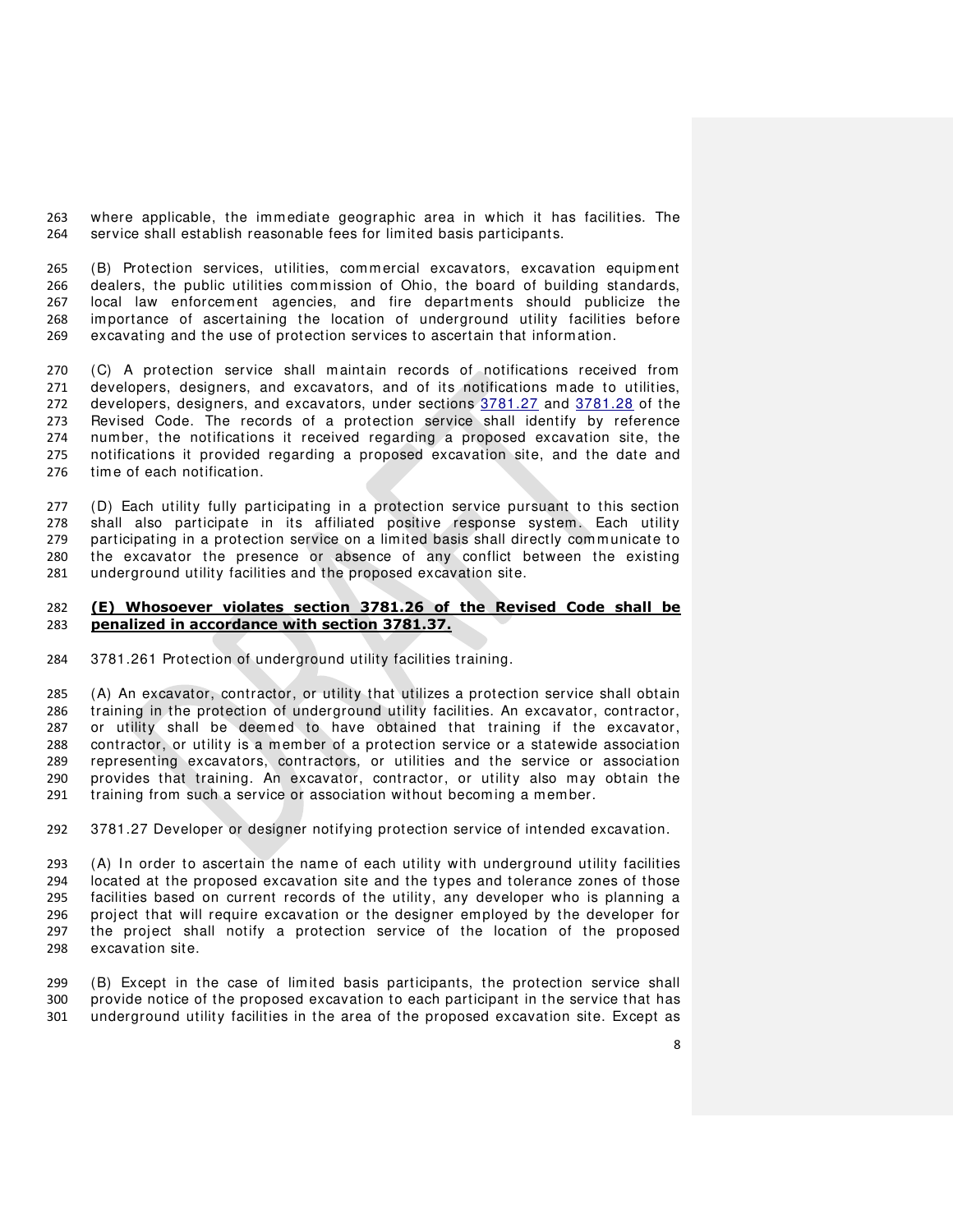provided in section [3781.271](http://codes.ohio.gov/orc/3781.271) of the Revised Code, in the case of limited basis participants, the protection service shall notify the developer or the designer employed by the developer of the name of each limited basis participant with underground utility facilities within the m unicipal corporation or township and county of the proposed excavation site, and the developer or designer shall contact that utility.

(C)

 (1) Each utility that has any underground utility facilities in the area of the proposed excavation site shall notify the developer or the designer employed by the developer of the locations and description of the utility's underground utility 312 facilities located at the proposed excavation site in accordance with division  $(C)(2)$  of this section. The utility shall make this notification within ten working days of receiving a notice under division (B) of this section or by a later date acceptable to the developer or designer and utility. In the case of an interstate hazardous liquid pipeline or an interstate gas pipeline, the utility also shall provide written notice to the developer or designer of any special notification requirements.

 (2) If requested by the developer or the designer employed by the developer, each utility shall do one of the following in order to comply with the notification requirements of division (C)(1) of this section:

 (a) Mark the location of the underground utility facilities, other than those facilities serving single-family or two-, three-, or four-unit dwellings, at the proposed excavation site in accordance with the marking standards described in division (C) of section [3781.29](http://codes.ohio.gov/orc/3781.29) of the Revised Code;

- (b) Provide digital or paper drawings, or both, that meet both of the following requirements:
- (i) They are drawn to scale and include locatable item s. Locatable item s m ay include poles, pedestals, back of curb, sidewalk, edge of pavement, centerline of ditch, property lines, and other similar item s.
- (ii) They depict the location of the underground utility facilities.

331 Compliance with division  $(C)(2)$  of this section does not relieve a utility from compliance with the marking requirements of section [3781.29](http://codes.ohio.gov/orc/3781.29) of the Revised Code.

 (D) The utility shall determine if any relocation, support, or removal, or protective 334 steps beyond those described in divisions  $(A)(1)$  to  $(5)$  of section  $3781.30$  of the Revised Code are required in order to prevent disturbance or interference with the underground utility facilities during excavation. The utility shall determine whether it will permit the developer or the designer employed by the developer to make those adjustments, and, if the adjustments are to be made by the utility, a reasonable amount of time necessary to make those adjustments.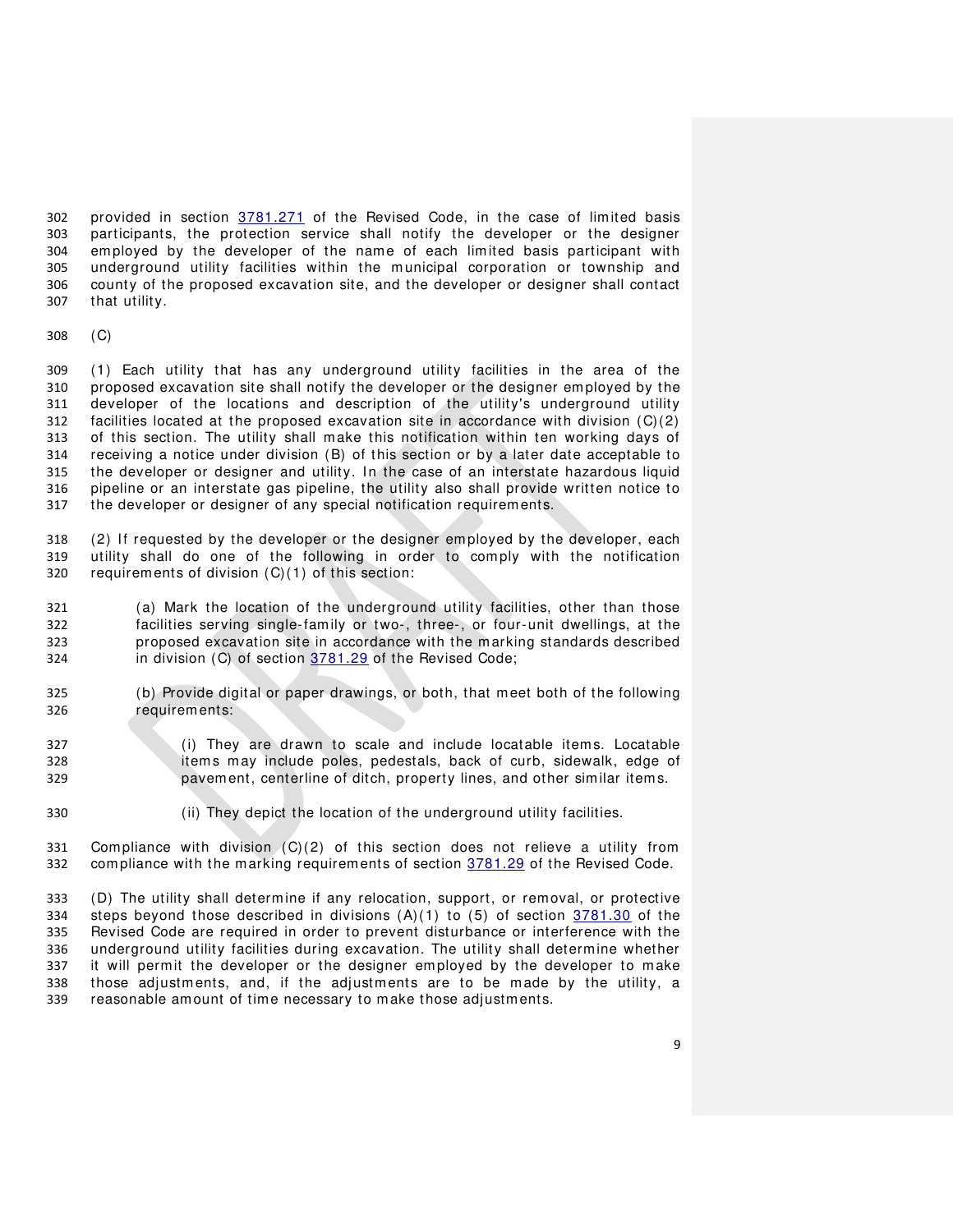(E)

 (1) Based on the information provided pursuant to division (C) of this section, the developer or the designer employed by the developer shall indicate the approximate locations of underground utility facilities either on or with the plans prepared for the project. The developer or designer shall include with the plans the names, addresses, and telephone numbers of utilities with underground facilities at the excavation site, indicating which utilities are lim ited basis participants; the name and telephone number of any appropriate protection service; and any required adjustments as described in division (D) of this section, including the reasonable time necessary for the utility to make those adjustments. In the case of an interstate hazardous liquid pipeline or an interstate gas pipeline, the developer or designer also shall include any special notification requirements.

(2)

353 (a) Except as otherwise provided in division  $(E)(2)(b)$  of this section, the developer or designer shall provide the plans to the commercial excavator prior to entering into a contract that involves such excavation. If the developer does not prepare written plans or have any written plans prepared, the developer shall otherwise provide the approximate locations, identifying information on the utilities, information on required adjustments, and any special notification requirements to the commercial excavator before excavation begins.

 (b) When the developer is a utility, the utility shall provide either the plans or the approximate locations, identifying information on the utilities, information on required adjustments, and any special notification requirements to the excavator before excavation begins.

 (3) The developer or designer shall design the project taking into account the approximate location of existing underground utility facilities in order to prevent, as far as is practicable, disturbance or interference with those facilities.

 (4) When a project includes installation of new underground utility facilities, the developer or designer shall attempt to design the installation so that at least a twelve-inch clearance is provided between the facilities. No facility shall be installed with less than a twelve-inch clearance unless the owners of existing facilities are notified, in writing, prior to installation.

(F)

 (1) This section does not apply in the case of a utility making emergency repair to its own underground utility facility.

375 (2) This section does not apply in the case of the owner of the types of real 376 property identified in divisions  $(C)(1)$  to  $(4)$  of section  $\frac{3781.25}{2}$  of the Revised Code, 377 unless the owner employs a designer to make written plans for work that will unless the owner employs a designer to make written plans for work that will involve excavation. If the owner employs a designer, the designer shall contact a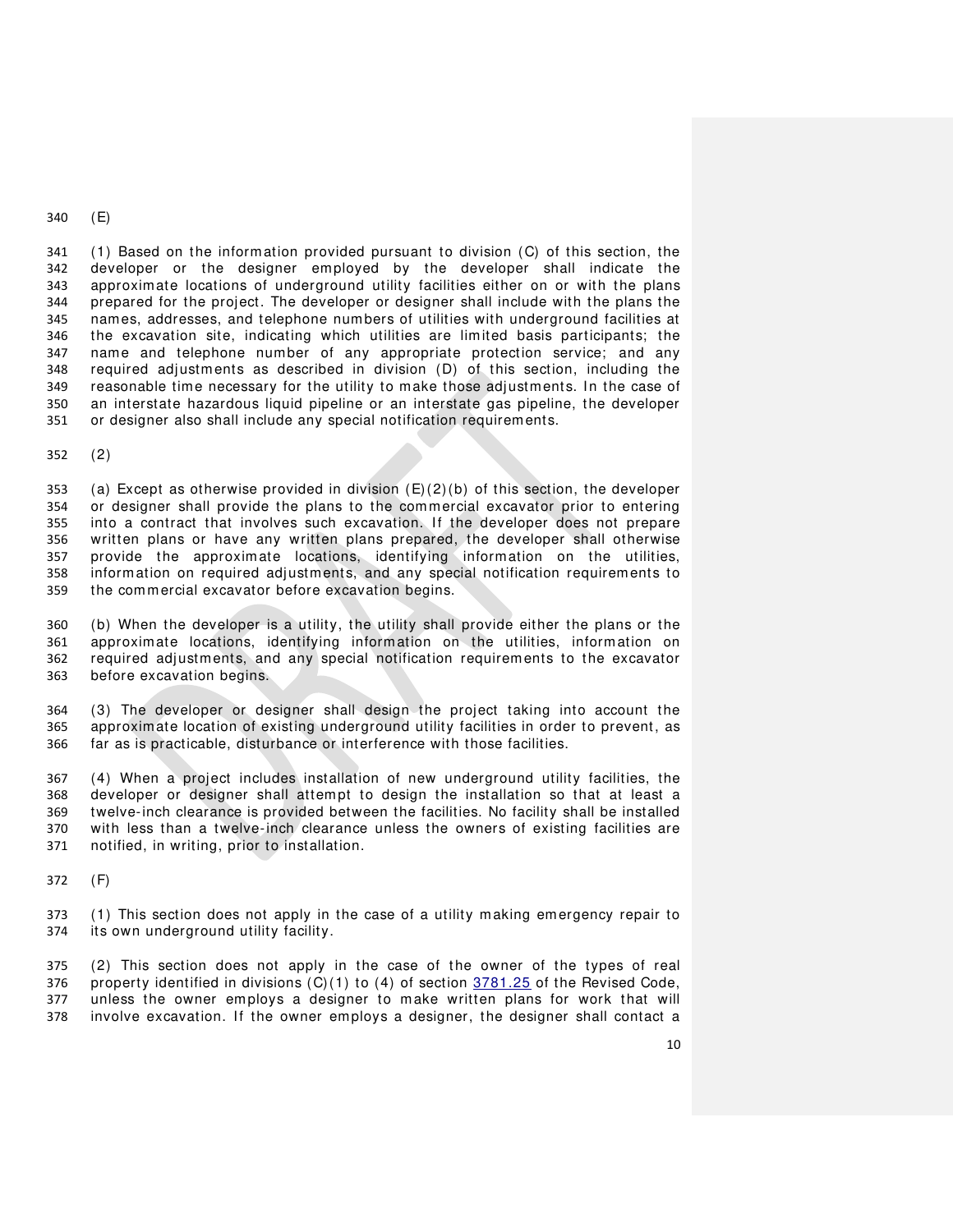protection service and utilities that are limited basis participants in accordance with divisions (A) and (B) of this section, and shall include in or with the plans the information required under division (E) of this section. The owner shall provide that information to the excavator.

### (**G) Whosoever violates section 3781.27 of the Revised Code shall be penalized in accordance with section 3781.37.**

[3781.271 Modification of one-call notification system .](http://codes.ohio.gov/orc/3781.271) 

 Beginning on July 1, 2013, each protection service shall reasonably modify its one- call notification system so as to permit the reasonable identification of the location of a proposed excavation site in a m anner in which the protection service may then notify any potentially affected limited basis participants. Each member of a protection service, including limited basis participants, shall be responsible for providing current contact inform ation to the protection service.

### (**A) Whosoever violates section 3781.271 of the Revised Code shall be penalized in accordance with section 3781.37.**

[3781.28 Excavator notifying protection service or pipeline owner.](http://codes.ohio.gov/orc/3781.28) 

395 (A) Except as otherwise provided in divisions  $(C)$ ,  $(D)$ ,  $(E)$ , and  $(F)$  of this section, at least forty-eight hours but not more than ten working days before commencing excavation, the excavator shall notify a protection service of the location of the excavation site and the date on which excavation is planned to commence.

 (B) On receipt of notice under division (A) of this section, the protection service shall provide to each utility with underground utility facilities located at the excavation site, notice of the proposed excavation.

 (C) In the case of an interstate hazardous liquids pipeline or interstate gas pipeline, the excavator shall comply with the special notice requirements of the public safety program of the owner of the pipeline as indicated in the plans or otherwise provided 405 to the excavator in accordance with division  $(E)$  or  $(F)(2)$  of section  $3781.27$  of the Revised Code.

 (D) If it has been determined pursuant to division (D) of section [3781.27](http://codes.ohio.gov/orc/3781.27) of the Revised Code that relocation, support, removal, or protective steps are necessary, the excavator shall provide earlier notice to the utility in order to provide the utility with reasonable time to coordinate making the adjustments with actual excavation.

 (E) If an excavation will cover a large area and will progress from one area to the next over a period of time, the excavator shall provide written notice of excavation with projected timelines for segments of the excavation as the excavation progresses in order to coordinate the marking of underground utility facilities with actual excavation schedules. Under such circum stances, the utility and excavator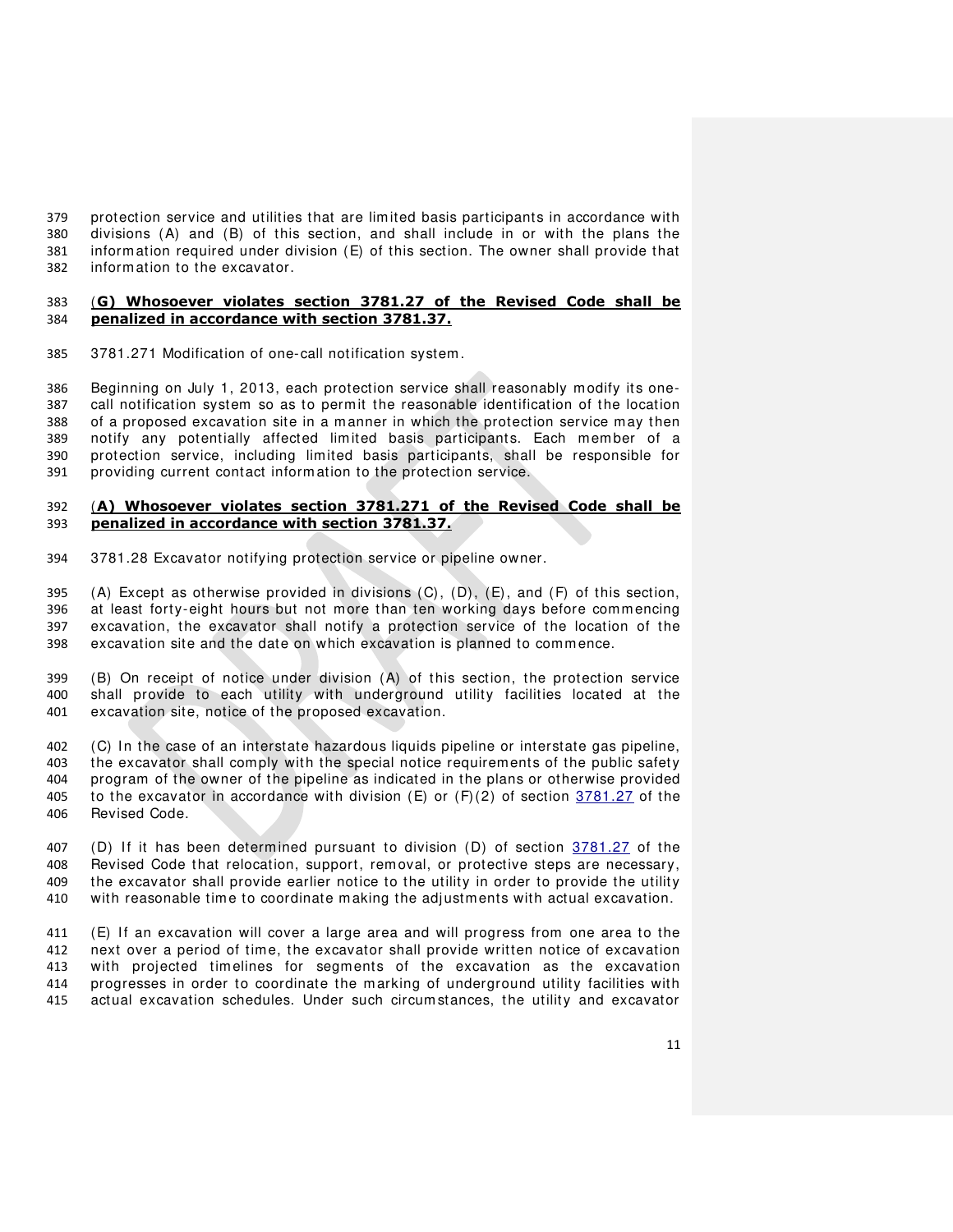shall determine a mutually agreed upon marking schedule based on the project schedule. Once such a schedule is established, the marking and notification requirements set forth in division (A)(1) of section [3781.29](http://codes.ohio.gov/orc/3781.29) of the Revised Code shall not apply.

(F)

 (1) In the case of a utility that is making an emergency repair to its own underground utility system or a governmental entity making an underground emergency repair to traffic control devices, as defined in section [4511.01](http://codes.ohio.gov/orc/4511.01) of the Revised Code, used on any street or highway under the entity's jurisdiction, the utility or governmental entity shall notify a protection service and each limited basis participant of the excavation site. This notice need not occur before com mencing excavation.

 (2) In the case of an excavation at the site of real property of the type described in 429 divisions (C)(1) to (4) of section [3781.25](http://codes.ohio.gov/orc/3781.25) of the Revised Code:

 (a) If the owner of the property is the excavator, this section does not apply unless the excavation is planned for an area where a utility easement is located, a public right-of-way, or where utility facilities are known to serve the property.

 (b) If the owner of the property employs an excavator, the excavator shall comply with the requirements of this section. If the owner did not employ a designer to make written plans, the excavator shall provide the notice required under this section to a protection service and to each utility that is a limited basis participant 437 in a protection service that has underground utility facilities within the municipal corporation or township and county of the excavation site, as indicated by the protection service.

## **(G) Whosoever violates section 3781.28 of the Revised Code shall be penalized in accordance with section 3781.37.**

[3781.29 Marking location of facilities or give notice of no facilities at site.](http://codes.ohio.gov/orc/3781.29) 

(A)

444 (1) Except as otherwise provided in division  $(A)(2)$  of this section, within forty-eight 445 hours of receiving notice under section [3781.28](http://codes.ohio.gov/orc/3781.28) of the Revised Code, each utility shall review the status of its facilities within the excavation site, locate and mark its underground utility facilities at the excavation site in such a manner as to indicate their course, and report the appropriate information to the protection service for its positive response system . If a utility does not mark its underground utility facilities or contact the excavator within that time, the utility is deemed to have given notice that it does not have any facilities at the excavation site. If the utility cannot accurately m ark the facilities, the utility shall mark them to the best of its ability, notify the excavator using the positive response system that the markings may not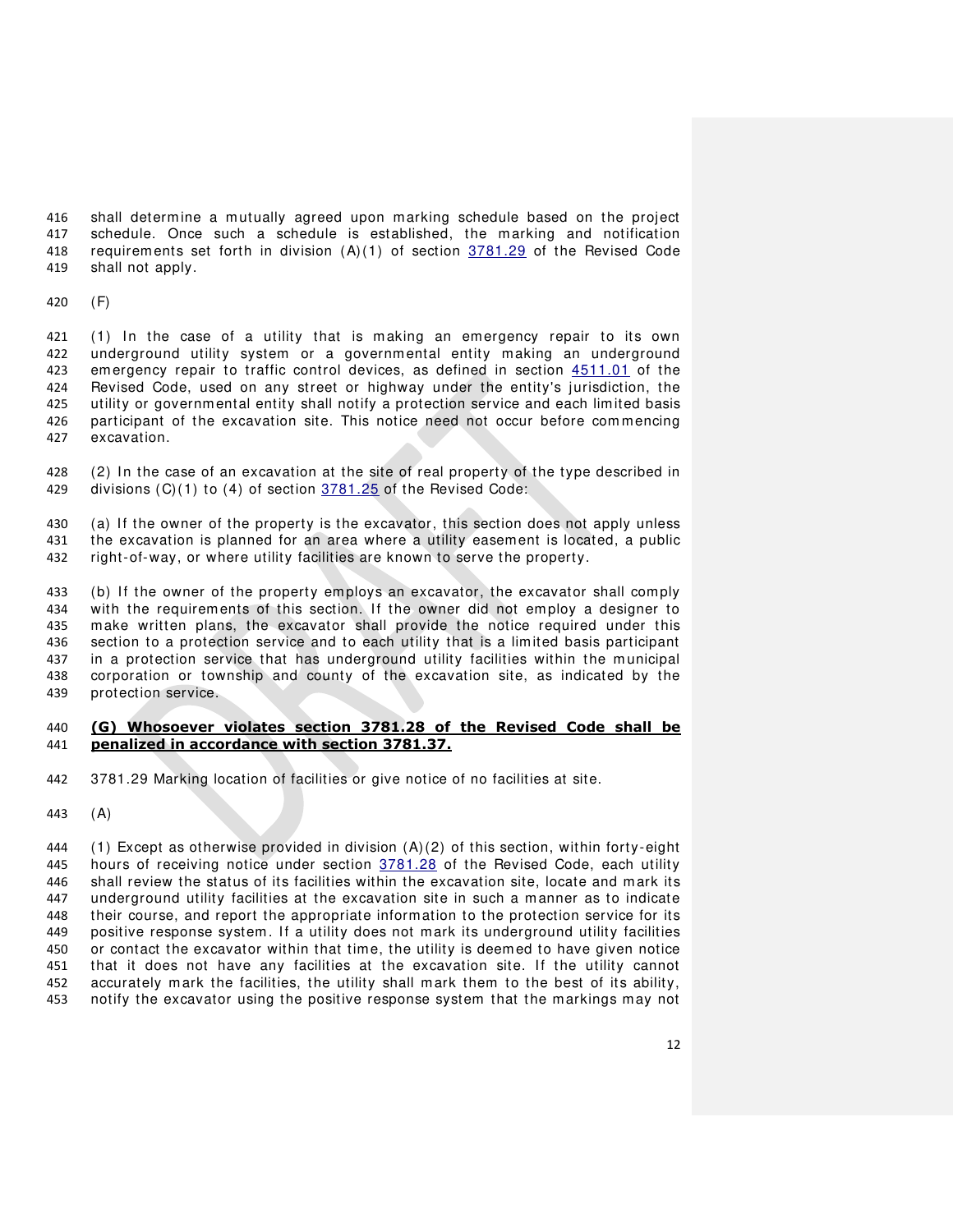be accurate, and provide additional guidance to the excavator in locating the facilities as needed during the excavation.

 (2) In the case of an interstate hazardous liquids pipeline or an interstate gas pipeline, the owner of the pipeline shall locate and mark its pipeline within the time frame established in the public safety program of the owner.

 (B) Unless a facility actually is uncovered or probed by the utility or excavator, any indications of the depth of the facility shall be treated as estimates only.

(C)

 (1) Except as provided in division (C)(2) of this section, a utility shall mark its underground facilities using the following color codes:

| Type of Underground                                             |                               |  |
|-----------------------------------------------------------------|-------------------------------|--|
| Utility Facility                                                | Color                         |  |
| Electric power transmission                                     | Safety red                    |  |
| and distribution                                                |                               |  |
| Gas transmission and distribution High visibility safety yellow |                               |  |
| Oil transmission and distribution                               | High visibility safety yellow |  |
| Dangerous materials, product                                    | High visibility safety yellow |  |
| lines, and steam lines                                          |                               |  |
| Telephone and telegraph systems Safety alert orange             |                               |  |
| Police and fire communications                                  | Safety alert orange           |  |
| Cable television                                                | Safety alert orange           |  |
| Water systems                                                   | Safety precaution blue        |  |
| Slurry systems                                                  | Safety precaution purple      |  |
| Sewer lines                                                     | Safety green.                 |  |

 (2) All underground facilities shall be marked in accordance with the Ohio universal marking standards that are on file with the Ohio utilities protection service. Industry representatives serving on Ohio damage prevention councils shall review the marking standards every two years.

 (D) Except as otherwise provided in divisions (E) and (F) of this section, prior to notifying a protection service of the proposed excavation, an excavator shall define and premark the approximate location. Proposed construction or excavation markings shall be made in white through the use of an industry-recognized method such as chalk-based paint, flags, stakes, or other method applicable to the specific site and when possible shall indicate the excavator's identity by name, abbreviation, or initial.

(E)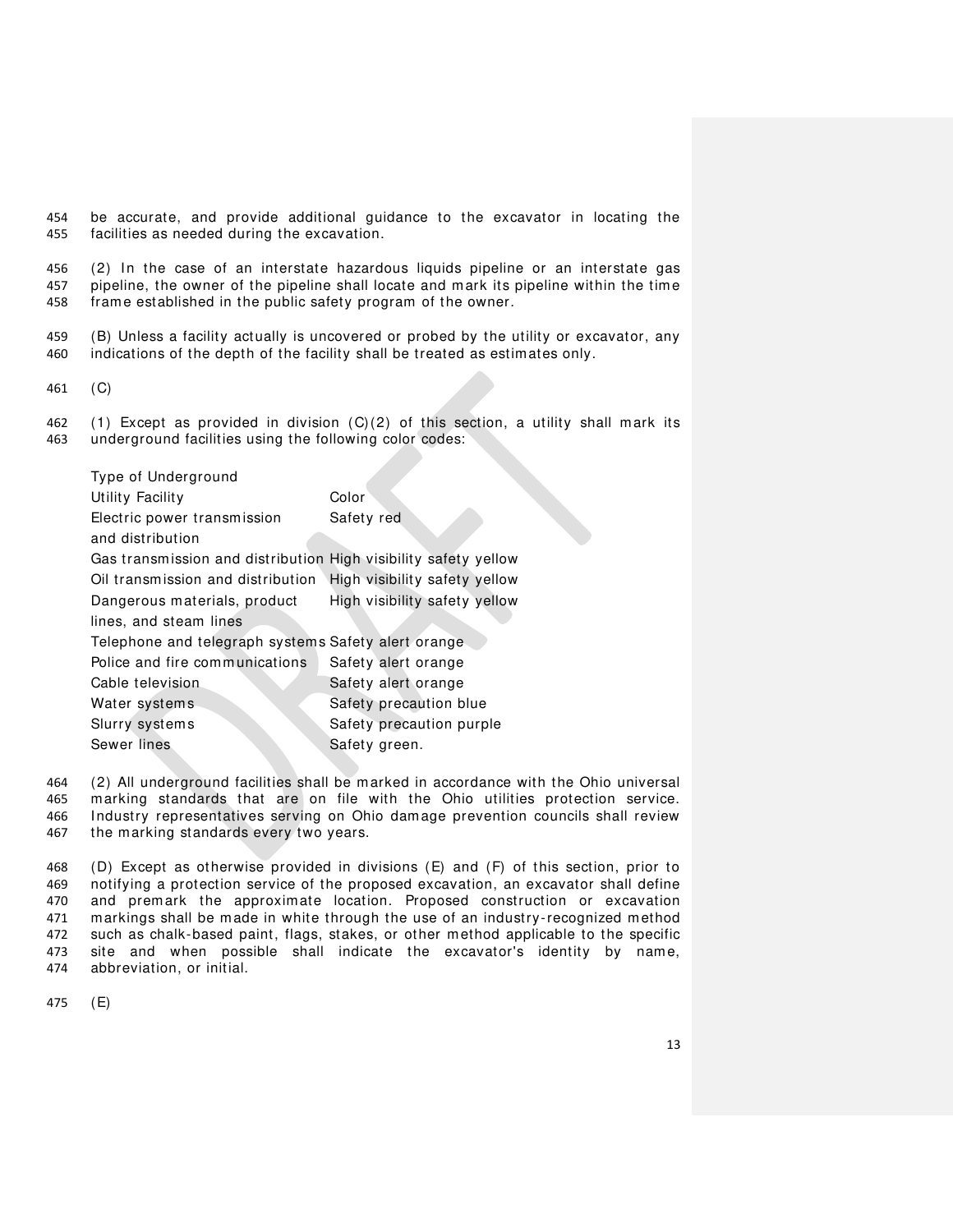(1) Before beginning an emergency excavation, or as soon as possible thereafter, an excavator shall make every effort to notify a protection service of the 478 excavation. In providing notification, the excavator shall provide, at a minimum:

- (a) The name of the individual notifying the protection service;
- (b) The name, address, any electronic mail address, and any telephone and facsimile num bers of the excavator;
- (c) The specific location of the excavation site;
- (d) A description of the excavation.

 (2) Upon receiving the information set forth in division (E)(1) of this section, the protection service shall provide the excavator with a reference number and a list of utilities that the protection service intends to notify. The protection service shall immediately notify each utility that according to the registration information 488 provided under section [3781.26](http://codes.ohio.gov/orc/3781.26) of the Revised Code has facilities located within the designated area of the emergency excavation.

 (3) Any utility notified of an emergency excavation may inspect all of its underground utility facilities located at the emergency excavation site and may take any otherwise lawful action it considers necessary to prevent disturbance to or interference with its facilities during excavation.

 (F) An excavator is not required to premark the approximate location of an excavation as provided in division (D) of this section in any of the following situations:

 (1) The utility can determine the precise location, direction, size, and length of the proposed excavation site by referring to the notification provided by the protection 499 service pursuant to sections [3781.27](http://codes.ohio.gov/orc/3781.27) and [3781.28](http://codes.ohio.gov/orc/3781.28) of the Revised Code.

- (2) The excavator and the affected utility have had an on-site, preconstruction meeting for the purpose of premarking the excavation site.
- (3) The excavation involves replacing a pole that is within five feet of the location of an existing pole.
- (4) Premarking by the excavator would clearly interfere with pedestrian or vehicular traffic control.

### **(G) Whosoever violates section 3781.29 of the Revised Code shall be penalized in accordance with section 3781.37.**

[3781.30 Duties of excavator.](http://codes.ohio.gov/orc/3781.30)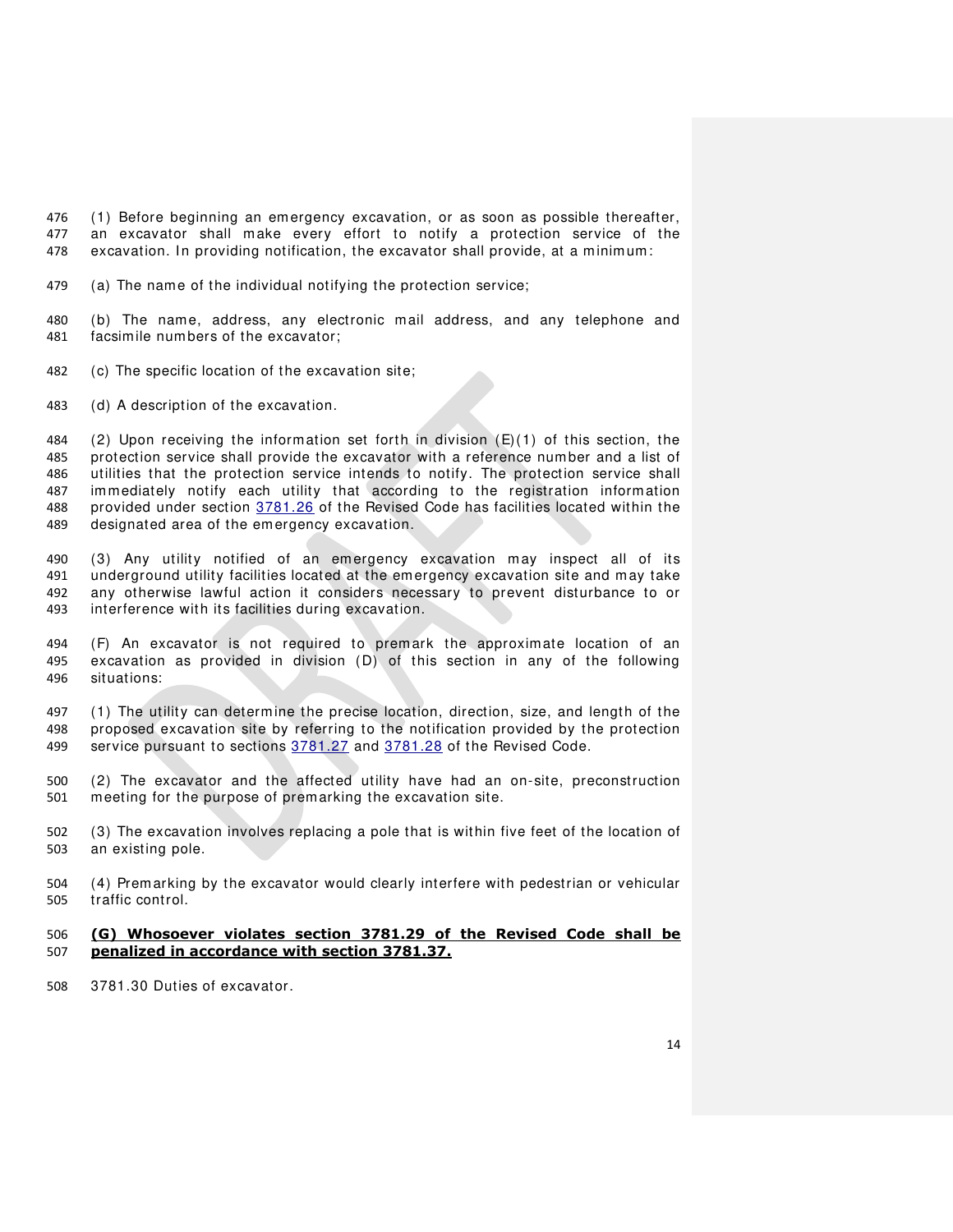(A) When making excavations using traditional or trenchless technologies, the excavator shall do all of the following:

 (1) Maintain reasonable clearance between any underground facility and the cutting edge or point of powered equipment;

 (2) Protect and preserve the markings of tolerance zones of underground utility facilities until those m arkings are no longer required for proper and safe excavations;

 (3) When approaching and excavating within the tolerance zone of underground utility facilities with powered equipment, require an individual other than the equipment operator, to visually monitor the excavation activity for any indication of the underground utility facility;

 (4) Conduct the excavation within the tolerance zone of underground utility facilities in a careful , prudent, and nondestructive manner, when necessary, in order to prevent damage;

 (5) Excavate up to the total depth of the excavation to either determine the precise location of underground utility facilities or verify that the total depth of excavation is free of such facilities;

 (6) As soon as any damage is discovered, including gouges, dents, or breaks to coatings, cable sheathes, and cathodic protection anodes or wiring, report the type and location of the damage to the utility and permit the utility a reasonable amount of time to make necessary repairs;

 (7) Immediately report to the utility, the protection service, and, if necessary, to the appropriate law enforcement agencies and fire departments by calling 9-1-1, any damage to an underground utility facility that results in escaping flammable, corrosive, explosive, or toxic liquids or gas, and take reasonable appropriate actions needed to protect persons and property and to minimize safety hazards until those agencies and departments and the utility arrive at the scene.

536 (B) When utilizing trenchless excavation methods, the excavator must comply with the following requirements, in a manner consistent with division (A) of this section:

538 (1) Expose and confirm all underground utility facilities at each crossing point by the proposed excavation in a nondestructive manner to the installation depth of the new facility;

 (2) Expose all parallel underground utility facilities in a nondestructive m anner at the beginning and end of each trenchless excavation to the installation depth of the new facility. If the proposed alignment is within the tolerance zone of any parallel underground utility facility, the underground utility facility shall be exposed every one hundred feet.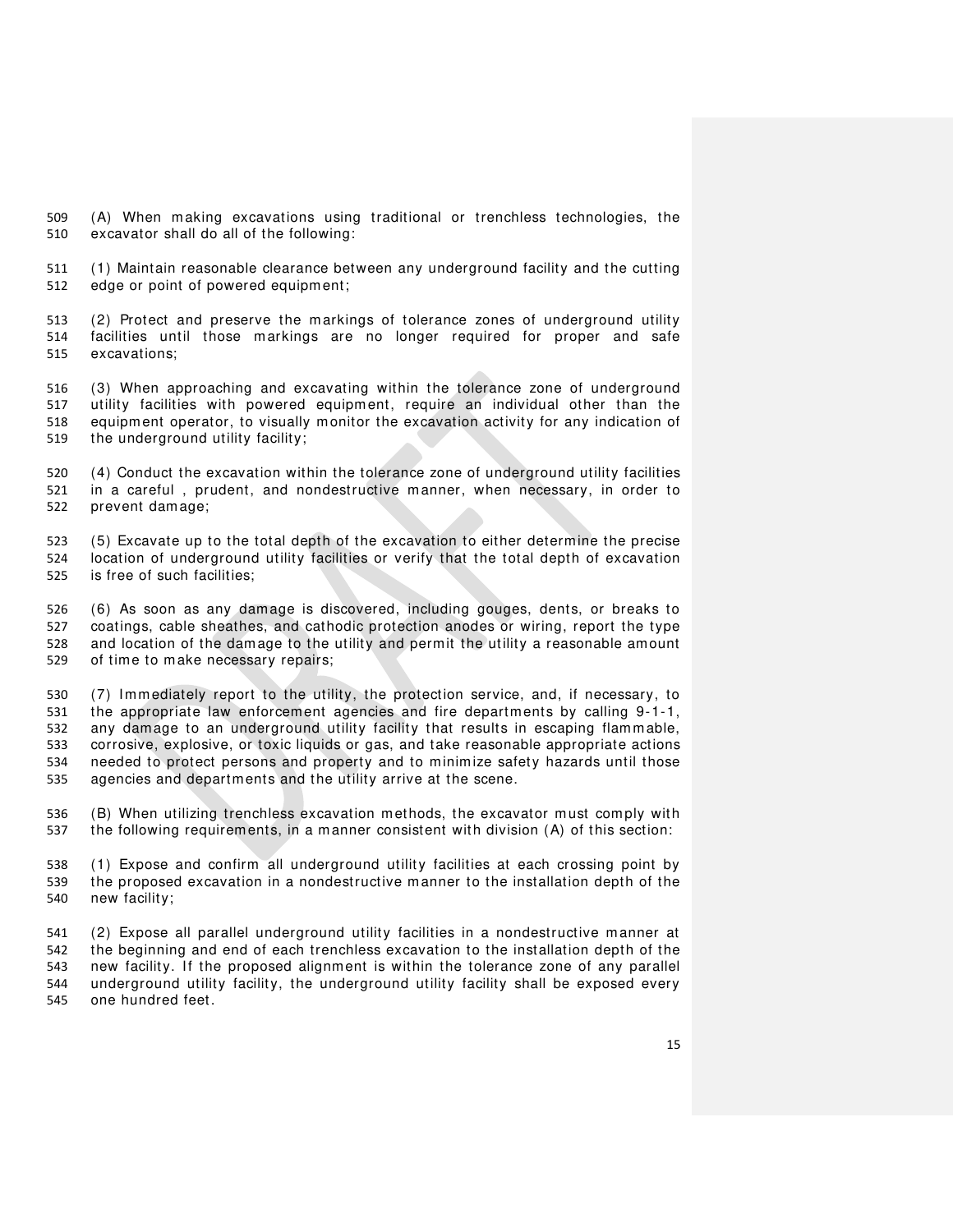(3) Ensure that the final product installation maintains the proper clearances of existing underground utility facilities as determined pursuant to division (E)(4) of section [3781.27](http://codes.ohio.gov/orc/3781.27) of the Revised Code.

#### **(C) Whosoever violates section 3781.30 of the Revised Code shall be penalized in accordance with section 3781.37.**

[3781.31 Notifying of commencement of excavation or of removal of markings.](http://codes.ohio.gov/orc/3781.31) 

 (A) When a utility marks its underground utility facilities in accordance with section [3781.29](http://codes.ohio.gov/orc/3781.29) of the Revised Code, the utility may request that the excavator provide prior notice to the utility of the actual commencement of the excavation. An excavator that receives a request for notice under this division shall provide the notice to the utility at least one full working day prior to the commencement of excavation. The excavator may make this notice by telephone.

 (B) If the markings of underground utility facilities made under section [3781.29](http://codes.ohio.gov/orc/3781.29) of the Revised Code are destroyed or removed before excavation is completed, the excavator shall notify the utility through the protection service that the markings have been destroyed or removed, and the utility shall remark the facilities in accordance with section [3781.29](http://codes.ohio.gov/orc/3781.29) of the Revised Code.

## **(C) Whosoever violates section 3781.31 of the Revised Code shall be penalized in accordance with section 3781.37.**

[3781.32 Connections or tie-ins within right-of-way.](http://codes.ohio.gov/orc/3781.32) 

 (A) Any connections or tie-ins to existing utility services within a public right -of-way shall comply with permit requirements of the public authority that has jurisdiction over that right-of-way.

 (B) A developer or the designer employed by the developer shall not require, as a condition for entering into a contract for a project that will require excavation, that responsibility for performance of duties imposed under sections [3781.25](http://codes.ohio.gov/orc/3781.25) to 3781.32 of the Revised Code shall be assumed by a person other than the person on whom those duties are imposed under those sections. This division does not prohibit a utility from entering into any contract for the performance of duties that are imposed on a utility under those sections.

 (C) Nothing in sections 3781.25 to 3781.32 of the Revised Code shall be construed to require a utility to relocate its underground utility facilities located at an excavation site.

## **(D) Whosoever violates section 3781.32 of the Revised Code shall be penalized in accordance with section 3781.37**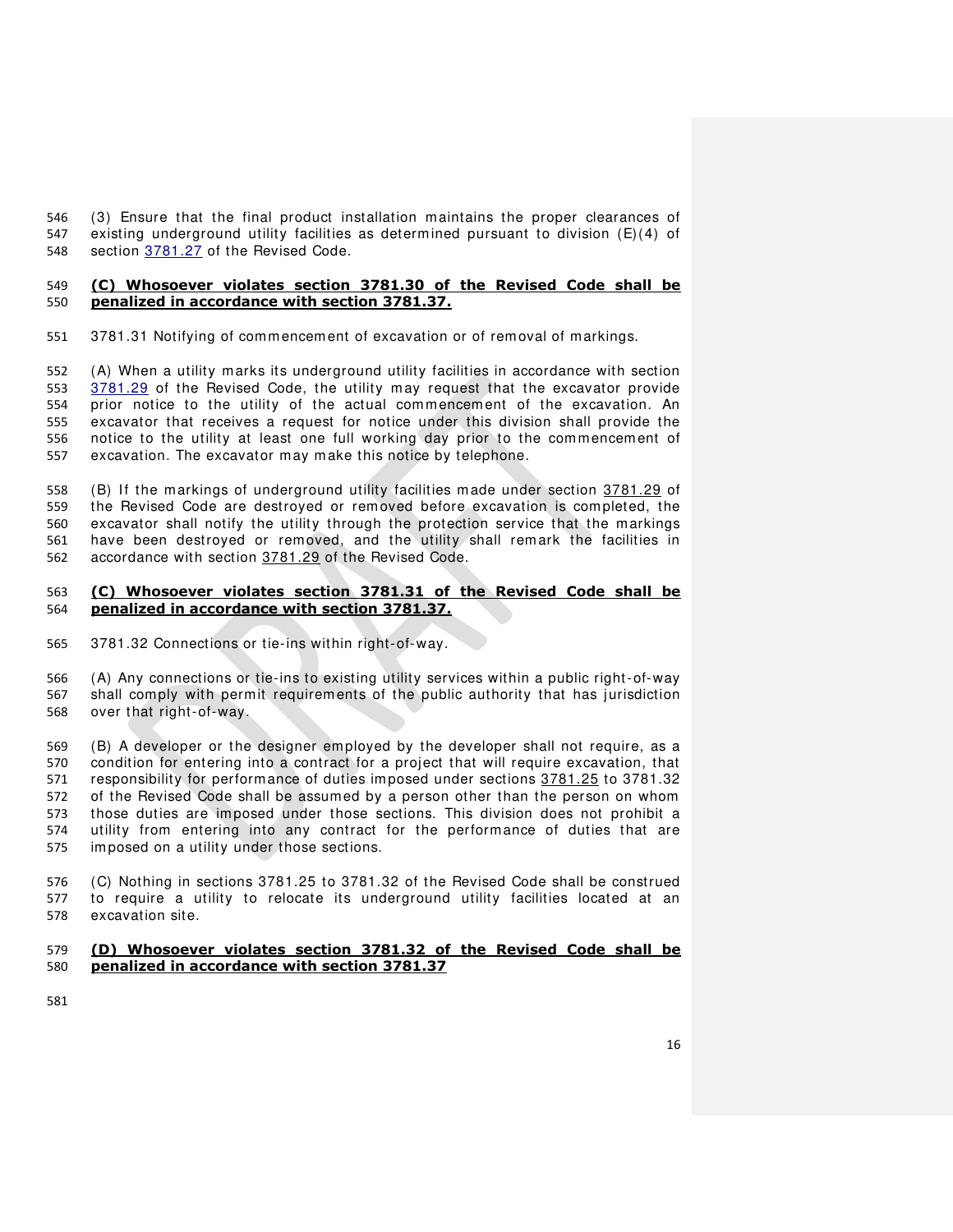## **3781.33 Mandatory Reporting of Violations**

| 584 | (A) Each excavator, designer, and/or operator of an underground utility                                                                         |
|-----|-------------------------------------------------------------------------------------------------------------------------------------------------|
| 585 | facility shall report to the enforcement agent or its designee probable                                                                         |
| 586 | violation of ORC 153.64 and 3728.25-3728.32 including those that do or do                                                                       |
| 587 | not result in damage to facilities within 30 working days of the probable                                                                       |
| 588 | violation or of the operator's actual knowledge of the probable violation.                                                                      |
| 589 |                                                                                                                                                 |
| 590 | (B) Each excavator shall report to the enforcement agent or its designee                                                                        |
| 591 | probable violations of ORC 153.64 and 3728.25-3728.32 including those                                                                           |
| 592 | that do or do not result in damage to underground utility facilities within                                                                     |
| 593 | 30 working days of the probable violation or of the excavator's actual                                                                          |
| 594 | knowledge of the probable violation.                                                                                                            |
| 595 |                                                                                                                                                 |
| 596 | (C) Each Designer shall report to the enforcement agent or its designee                                                                         |
| 597 | probable violation of ORC 153.64 and 3728.25 3728.32. Including those                                                                           |
| 598 | that do or do not result in damage to underground utility facilities,                                                                           |
| 599 | within30 working days of the probable violation or of the designer's actual                                                                     |
| 600 | <b>knowledge of the probable violation.</b>                                                                                                     |
| 601 |                                                                                                                                                 |
| 602 | (BB) The Public Utilities Commission shall accept reports of probable                                                                           |
| 603 | violations from members of the public and other parties not subject to                                                                          |
| 604 | mandatory reporting under this section. The Commission shall review                                                                             |
| 605 | these reports in the same manner as those received by mandatory                                                                                 |
| 606 | reporting under 3781.33(A)-(C).                                                                                                                 |
| 607 |                                                                                                                                                 |
| 608 | (CE) Notification under this section does not relieve any person (s) of                                                                         |
| 609 | emergency reporting requirements under 3781.30 (a) (6 & 7).                                                                                     |
|     |                                                                                                                                                 |
| 610 | (DF) Whosoever violates section 3781.33 of the Revised Code shall be                                                                            |
| 611 | penalized in accordance with section 3781.37                                                                                                    |
|     |                                                                                                                                                 |
| 612 |                                                                                                                                                 |
| 613 | 3781.34 Public Utilities Commission Jurisdiction                                                                                                |
|     |                                                                                                                                                 |
| 614 | (A) Enforcement for probable violations of Revised Code sections 153.64                                                                         |
| 615 | and 3781.25-3781.33 shall be made under the Public Utilities Commission.                                                                        |
| 616 | The Commission's enforcement authority is limited to the underground                                                                            |
| 617 | utility damage prevention statutes found in revised Code sections 153.64                                                                        |
| 618 | and 3781.25-3781.33 and restricted to those probable violations reported                                                                        |
| 619 | to the Commission through the centralized complaint reporting system as                                                                         |
| 620 | described in section (B) 1 of this section. Nothing is this section is<br>intended to limit existing powers of any authority as conferred under |
| 621 | another section of the Revised Code, Administrative Code, federal statutes                                                                      |
| 622 | or federal regulations.                                                                                                                         |
| 623 |                                                                                                                                                 |

 *(B) The Commission may promulgate rules necessary and appropriate to*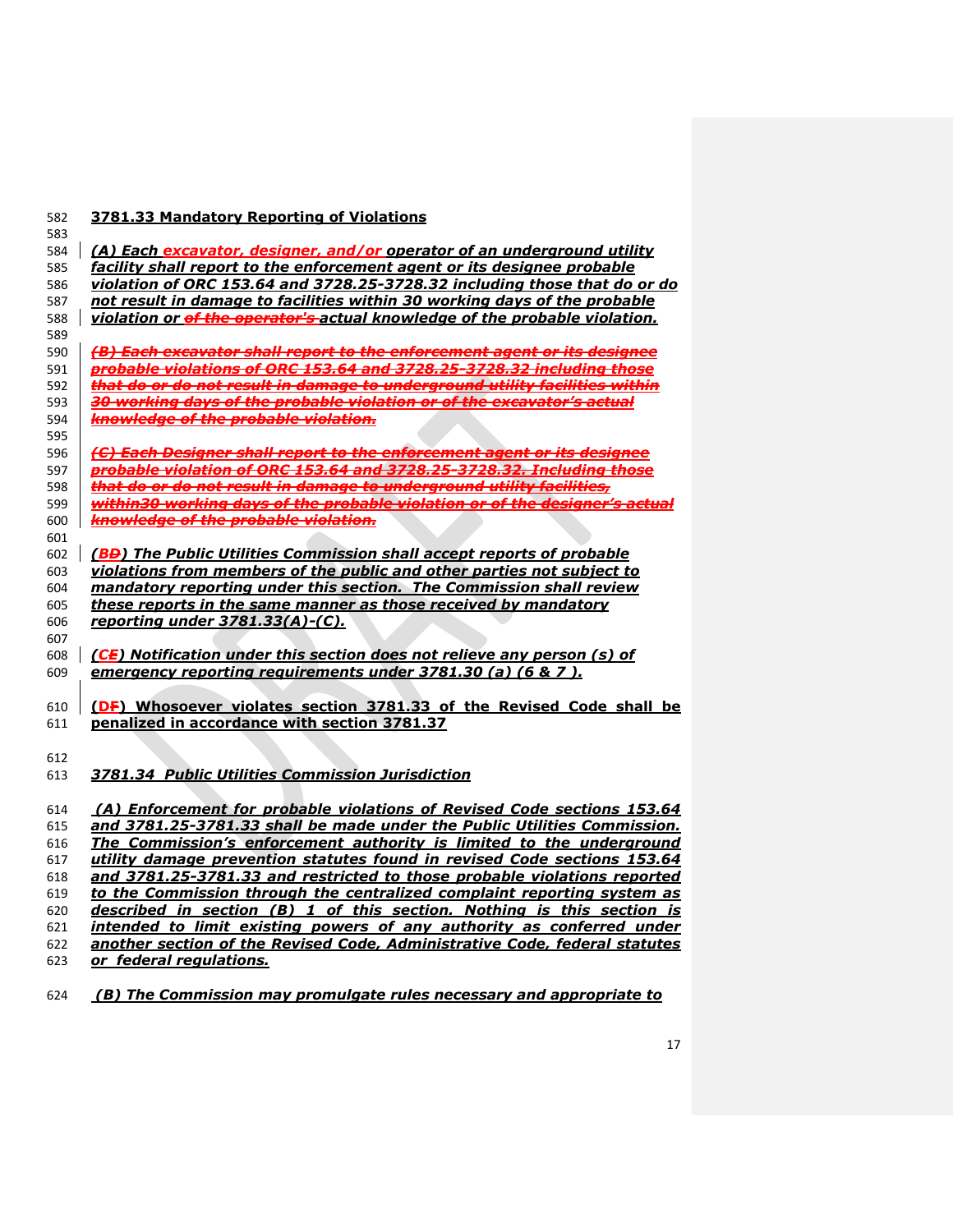| 625        | (1) Establish a centralized complaint reporting system using a toll-              |
|------------|-----------------------------------------------------------------------------------|
| 626        | free phone number that is available to all contractors, utility                   |
| 627        | operators, designers, and the general public in accordance with                   |
| 628        | <i>Section 3781.33.</i>                                                           |
| 629        |                                                                                   |
| 630        | <u>(2) Establish a uniform complaint form to record at a minimum the </u>         |
| 631        | complainant's name and identifying information and the nature and                 |
| 632        | details of the complaint.                                                         |
| 633        |                                                                                   |
| 634        | (3) Establish guidelines for consistent application of penalties, non-            |
| 635        | monetary penalties, and corrective action plans under Section                     |
| 636        | 3781.36 in concurrence with the Underground Technical Committee.                  |
| 637        |                                                                                   |
| 638        | (4) Establish a procedure to investigate the validity of the complaint            |
| 639        | using information provided by, but not limited to, the complaint                  |
| 640        | reporting system in accordance with the Underground Technical                     |
| 641        | <i><b>Committee.</b></i>                                                          |
| 642        |                                                                                   |
| 643        | (5) Gather information to hear and resolve complaints concerning                  |
| 644        | failure to comply with the provisions of Revised Code sections 153.64             |
| 645        | and/or 3781.25-3781.33.                                                           |
| 646        |                                                                                   |
| 647        | (6) Establish procedures for taking nominations to the Underground                |
| 648        | <b>Technical Committee and for presentation to the Governor.</b>                  |
| 649        |                                                                                   |
|            |                                                                                   |
| 650        | 3781.35 Underground Technical Committee                                           |
|            |                                                                                   |
| 651        | (A) Industry representatives serving on the Ohio Underground Damage               |
| 652        | <b>Prevention Councils that are registered with the Ohio Utilities Protection</b> |
| 653        | service as of January 1, 2014 shall establish a nominating council to             |
| 654        | develop a submission list of technically qualified individuals to the             |
| 655        | Commission in accordance with 3781.34 (B) (6). The nominating council             |
| 656        | shall:                                                                            |
| 657        | $(1)$ . Attempt to have equal representation of industry stakeholders.            |
| 658        |                                                                                   |
| 659        | (2.) Develop a list of qualifications for applicants to the Underground           |
| 660        | <b>Technical Committee.</b>                                                       |
| 661<br>662 |                                                                                   |
| 663        | (B) The Governor shall appoint members to an Underground Technical                |
| 664        | Committee in accordance with procedures established through 3781.34 (B)           |
| 665        | (6) to assist the Commission in the enforcement of the Act. Underground           |
| 666        | Technical Committee members shall serve as an entity to provide subject           |
| 667        | matter expertise in Commission investigations as well as a body for review        |
| 668        | of contested Notices of Determination. Underground Technical Committee            |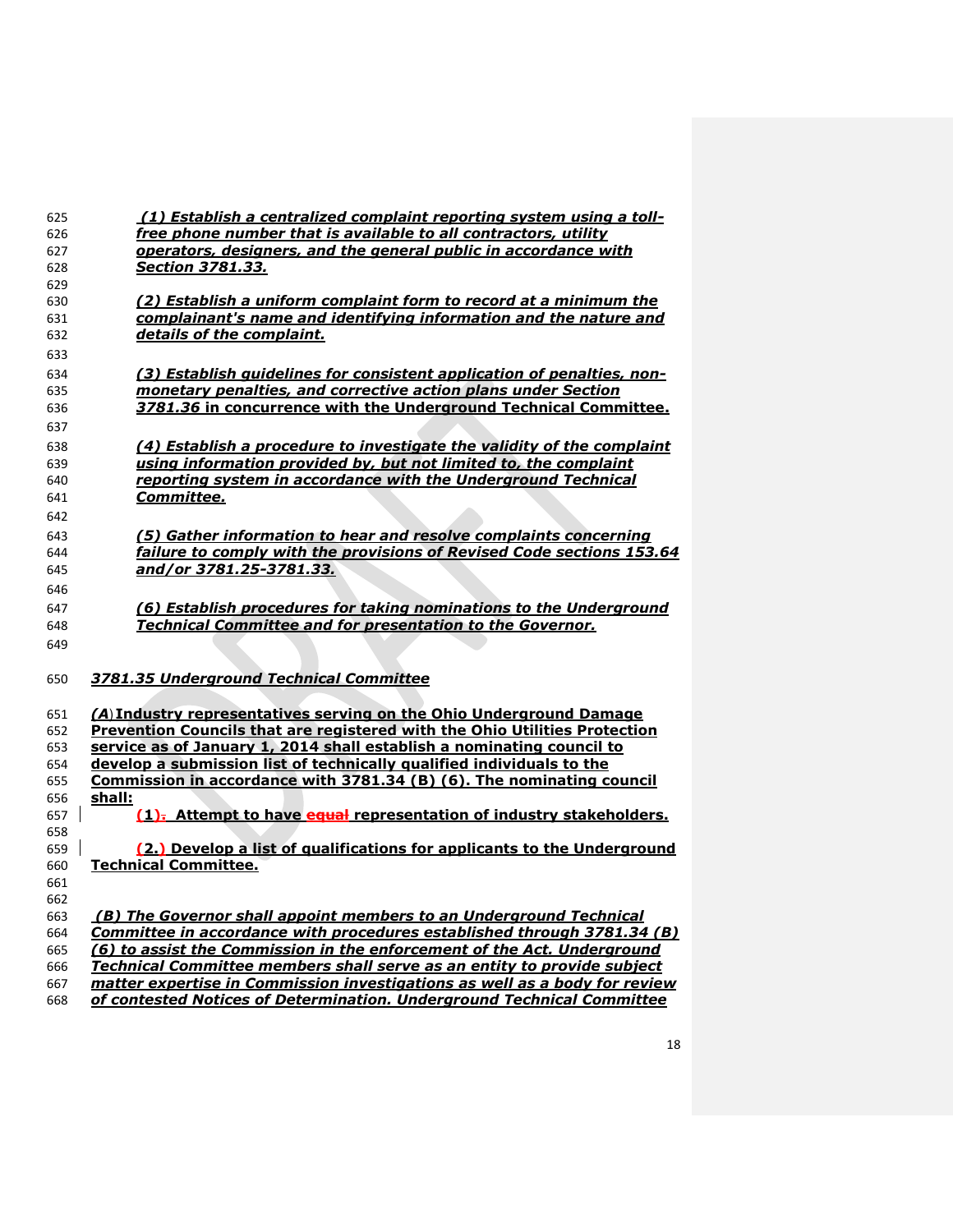| 669        | shall perform additional duties as may be assigned by the Commission                                                                                         |                             |
|------------|--------------------------------------------------------------------------------------------------------------------------------------------------------------|-----------------------------|
| 670        | from time to time. Persons appointed to the Underground Technical                                                                                            |                             |
| 671<br>672 | <b>Committee shall have expertise with the operation of 153.64 and 3781.25-</b><br>3781.33 and shall be actively involved in damage-prevention activities at |                             |
| 673        | the regional or state level.                                                                                                                                 |                             |
| 674        |                                                                                                                                                              |                             |
| 675        | <u>(C)The Underground Technical Committee shall meet in accordance with E</u>                                                                                |                             |
| 676        | (i) of this section to review contested Notices of Determination and                                                                                         |                             |
| 677        | penalty recommendations relative to such violations of the Act. A quorum                                                                                     |                             |
| 678        | of 51% of the underground technical committee members shall be required                                                                                      |                             |
| 679        | for a vote to occur. Following such review, the Underground Technical                                                                                        |                             |
| 680        | <b>Committee shall make its recommendations for review by the Commission</b>                                                                                 |                             |
| 681        | regarding resolution of such contested violations In order to demonstrate                                                                                    |                             |
| 682        | agreement by the Underground Technical Committee any                                                                                                         |                             |
| 683        | recommendations must meet 4/5 majority (80%) vote. If majority                                                                                               |                             |
| 684        | agreement can not be reached, the Commission will be notified that no                                                                                        |                             |
| 685        | recommendation will be provided due to "failure to reach majority                                                                                            |                             |
| 686<br>687 | recommendation".                                                                                                                                             |                             |
| 688        | (D) The Underground Technical Committee shall consist of 13                                                                                                  |                             |
| 689        | representative and 13 alternates of each of the following industry                                                                                           |                             |
| 690        | stakeholder groups: 3 members from the petroleum and natural gas                                                                                             |                             |
| 691        | industry, , Municipality, Electricity, Cable, Telephone, - Professional                                                                                      |                             |
| 692        | <b>Locator, Design Engineer and 4 commercial excavators. A majority as</b>                                                                                   |                             |
| 693        | defined in (B) of this section shall be present to constitute a guorum. The                                                                                  |                             |
| 694        | Underground Technical Committee representatives shall be limited to one 2                                                                                    |                             |
| 695        | year term as an alternate and one two year term as the representative.                                                                                       |                             |
| 696        | Term limits will not be imposed until the UTC has been established and                                                                                       |                             |
| 697        | operated for one year. Following the one year mark, the term limits shall                                                                                    |                             |
| 698        | be enforced.                                                                                                                                                 |                             |
| 699<br>700 | (E) The Underground Technical Committee shall promulgate rules                                                                                               |                             |
| 701        | necessary and appropriate to the functioning of the Underground Technical                                                                                    |                             |
| 702        | <b>Committee, but shall</b>                                                                                                                                  |                             |
| 703        | <b>Establish a schedule for the frequency of meetings</b><br>i.                                                                                              |                             |
| 704        | ii.<br>Delineate the committees practice and procedure concerning                                                                                            |                             |
| 705        | the performance of duties assigned under sections ORC                                                                                                        |                             |
| 706        | Sections 3781.36 and 3781.37                                                                                                                                 |                             |
| 707        | iii.<br><u> In concurrence with <del>Be approved by </del>the Commission</u>                                                                                 |                             |
| 708        |                                                                                                                                                              |                             |
| 709        |                                                                                                                                                              |                             |
| 710        | 3781.36 Enforcement Procedures                                                                                                                               |                             |
| 711<br>712 | (A) Upon receipt of a report or other information concerning a probable                                                                                      |                             |
| 713        | violation of the Act, the Commission shall serve a "notice of apparent                                                                                       |                             |
| 714        | violation" upon any such respondents within 30 working days. The notice                                                                                      |                             |
| 715        | <del>of probable violation shall contain:</del>                                                                                                              |                             |
| 716        | (1) An identification of the date of the probable violation                                                                                                  | Formatted: Indent: Left: 0" |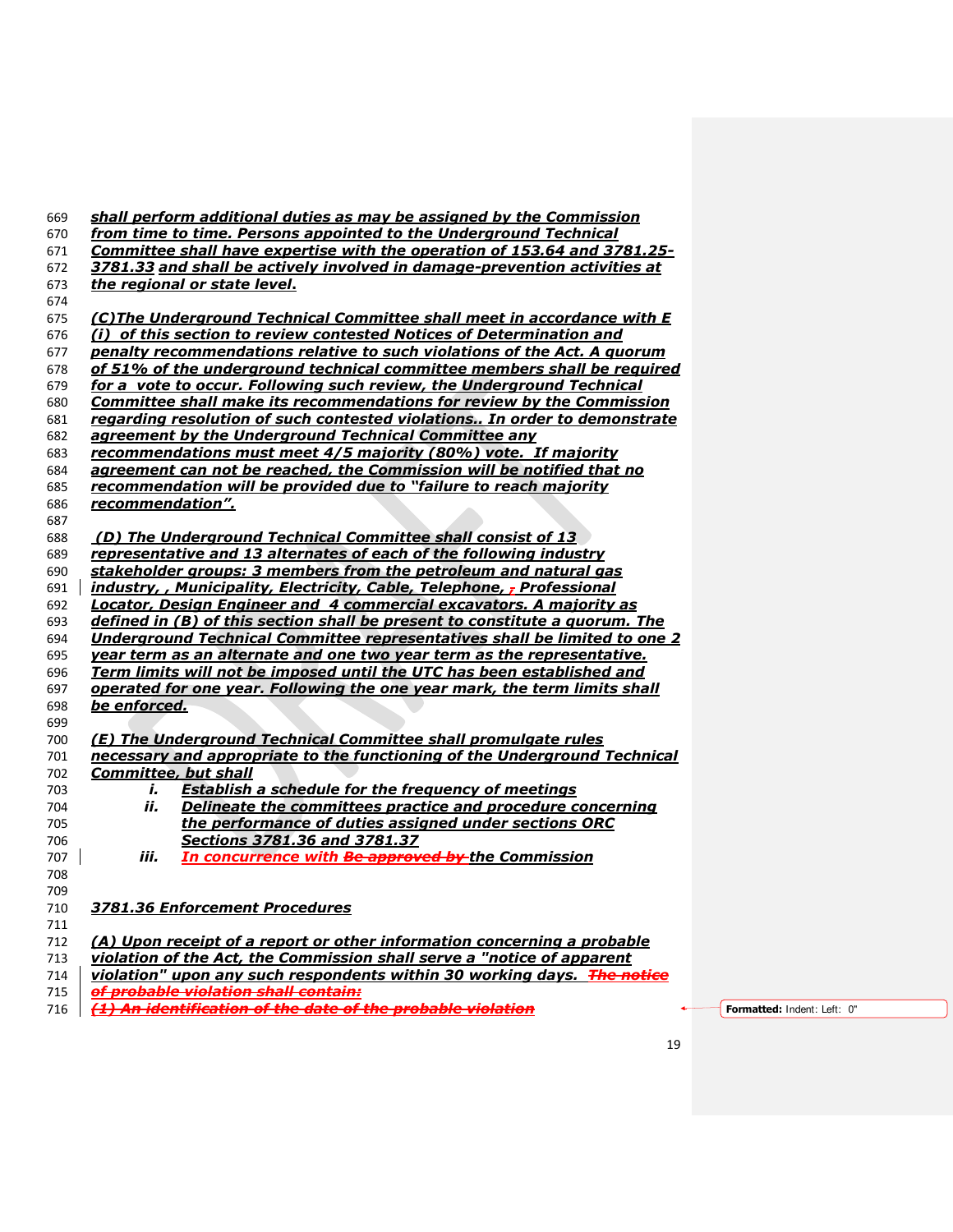|  | 717   <del>(2)Identification of the probable violator</del> |
|--|-------------------------------------------------------------|
|  |                                                             |

- *(3) Reference to the statute that was violated.*
- *(4) A brief description of the manner in which the violation is alleged to*
- *have occurred.*
- *(5) Instructions regarding the process to be followed by the Commission in*
- *regard to the notice of a probable violation.*

*(B) The respondent shall confirm receipt of the Notice within 10 working* 

*days. Acknowledgement may be delivered via mail, electronic mail,* 

*telephone or other method that is agreed to by the respondent and the* 

- *Commission. For Notices that do not automatically generate verifiable*
- *documentation, the Commission shall note and document the date and time of respondent's confirmation of receipt.*
- *(1)The respondent may agree with the notice of probable violation. This acknowledgement of probable violations will be included in the respondents confirmation of receipt. Penalities may be reduced as itemized in section 3781.37 (C)*

 *(C) The Commission shall conduct an investigation to examine all the relevant facts regarding the probable violation. The investigation may include requests for, among other things, records verification, informal meetings, teleconferences, and photo-documentation. Responses to reports of probable violations may be provided to the Commission in writing, by phone, fax, e-mail or in person. Response to requests for information shall be made within fifteen (15) working days of the receipt of the notice, unless such time is extended by the Commission or its investigator pursuant to a written request before the expiration of such fifteen (15) working day period.* 

 *(1) Failure to respond in a timely manner to the Commission's information request shall conclusively establish the occurrence of the violation described in the notice of probable violation and will constitute a waiver of the right of the respondent to contest the Notice of probable Violation.*  

 *(D) Within ninety (90) working days after the reportdiscovery of a probable violation, but no later than one year following the occurrence of the probable violation, the staff shall notify the respondent of the disposition of the probable violation. The disposition notice will be either a "notice of dismissal" or a "notice of intent to assess penalty" for the violation (1)The Notice of Dismissal shall contain (a) An identification of the date of the probable violation and* 

- *entity.*
- *(b) A brief description of the event and probable violation*

**Formatted:** Indent: Left: 0.5"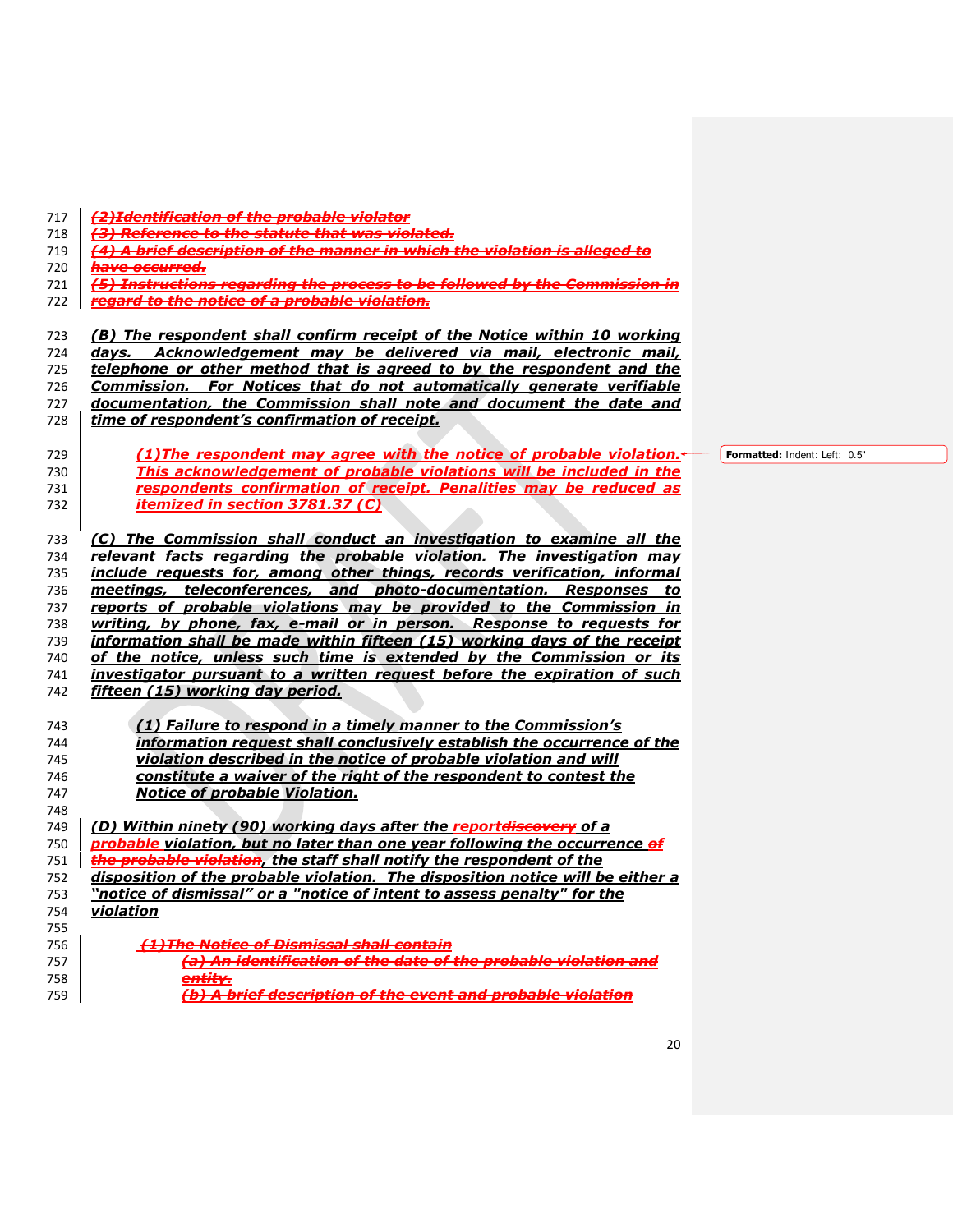| 760 | (c) A statement that the Commission has investigated the                    |
|-----|-----------------------------------------------------------------------------|
| 761 | probable violation and will take no further action on the issue.            |
| 762 |                                                                             |
| 763 | 1(2) The Notice of Intent to Assess Penalty shall contain:                  |
| 764 | (a) An identification of the date of the violation and entity               |
| 765 | about which the violation occurred.                                         |
| 766 | (b) Reference to the statute that was violated.                             |
| 767 | (c) A brief description of the manner in which the violation is             |
| 768 | alleged to have occurred.                                                   |
| 769 | (d) The amount of the penalty intended to be assessed.                      |
| 770 | (ae) A statement that respondent's failure to contest the                   |
| 771 | violation will conclusively establish the occurrence of the                 |
| 772 | violation.                                                                  |
| 773 | (bf) A description of the manner in which the respondent may                |
| 774 | make payment of the penalty.                                                |
|     |                                                                             |
|     |                                                                             |
| 775 | (E) One or more probable violations directed to a single entity may be      |
| 776 | combined or merged. The combination of violations should be used to         |
| 777 | aggregate probable violations stemming from a single event or multiple      |
| 778 | events with similar facts. A respondent may request in writing that certain |
| 779 | probable violations be segregated from the combined notice.                 |
|     |                                                                             |
| 780 | (F) A respondent who contests a Notice of Intent to Assess Penalty, or a    |
| 781 | Combined Notice, may within fifteen (15) working days may submit a          |
| 782 | request for Hearing. This request shall be in writing, and may be in any    |
| 783 | legible form which identifies the matter to be discussed and communicates   |
| 784 | the desire to have a Hearing concerning the matter. The respondent shall    |
| 785 | designate whether the Hearing is to be through an Alternative Dispute       |
| 786 | Conference or through a Commission hearing.                                 |
|     |                                                                             |
| 787 | (1) The request for Hearing shall contain the name, address, and            |
| 788 | telephone number of the respondent or the respondent's authorized           |
| 789 | representative. The request may be submitted via ordinary United            |
| 790 | States mail, facsimile transmission, or electronic mail.                    |
|     |                                                                             |
| 791 | (G) Request for hearing Utilizing the Alternative Dispute Conference. The   |
| 792 | respondent may file a request for hearing utilizing Alternative Dispute     |
| 793 | conference, A Hearing may occur in person, by telephone, or through         |
| 794 | written communications, and may be held with the respondent or the          |
| 795 | respondent's authorized representative. The respondent shall have the       |
| 796 | opportunity to present reasons why the violation did not occur as alleged,  |
| 797 | mitigating circumstances regarding the amount of the penalty, or any        |
| 798 | other information relevant to the action proposed to be taken               |
|     |                                                                             |
| 799 | (1) The Alternative Dispute Conference Hearing shall examine all the        |
| 800 | relevant facts regarding the apparent violation. The Arbitrator may         |
| 801 | review additional or new information in its hearing. Information may        |
| 802 | include, among other things, presentation of records, documents,            |
|     |                                                                             |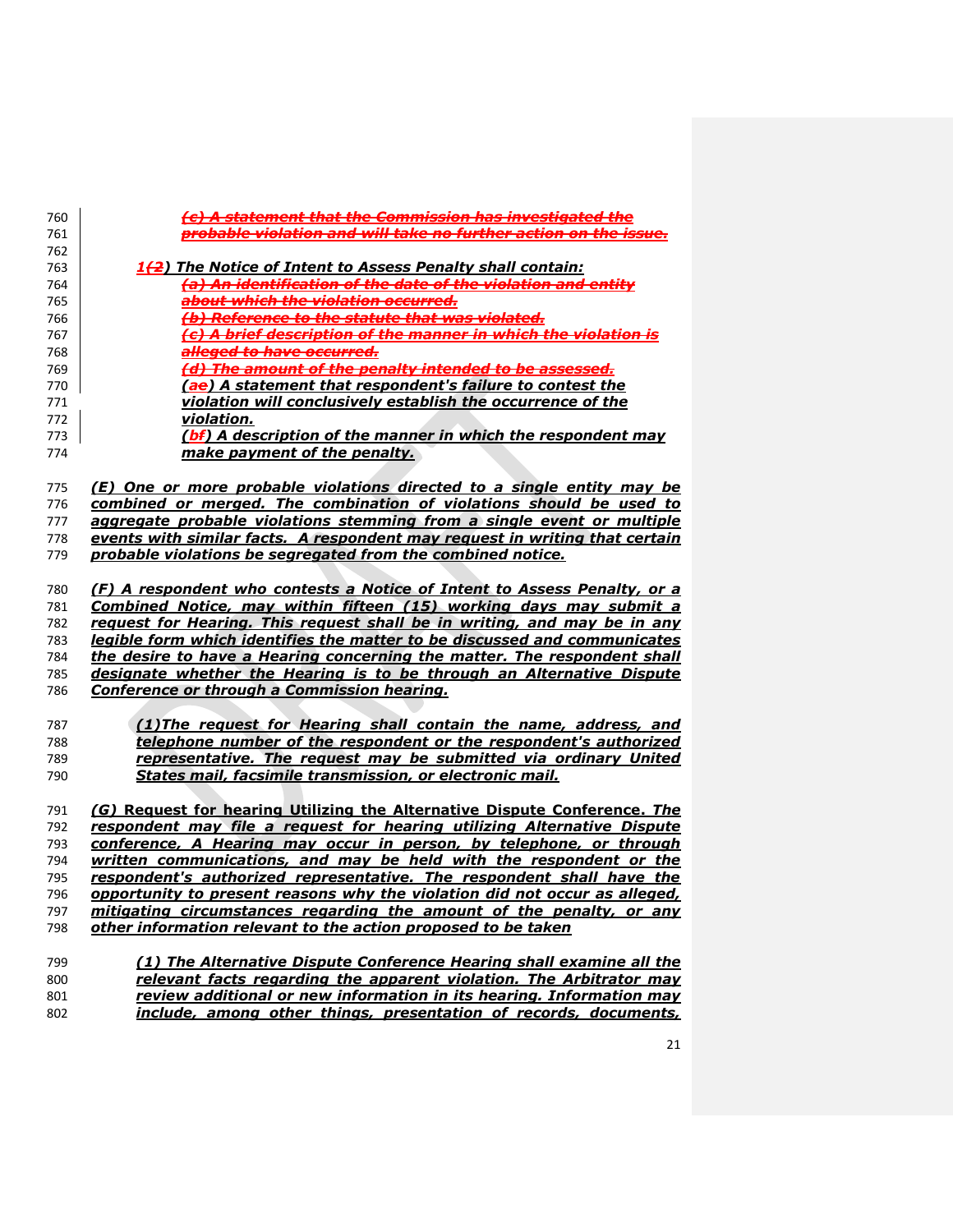| 803 | procedures, written statements of witnesses, live<br>witness            |
|-----|-------------------------------------------------------------------------|
| 804 | statements, and photo-documentation.                                    |
|     |                                                                         |
| 805 | (2) Failure to appear for an Alternative Dispute Conference Hearing     |
| 806 | will conclusively establish the occurrence of the violation described   |
| 807 | in the notice of apparent violation and will constitute a waiver of the |
| 808 | right of the respondent to contest the penalty proposed in the notice   |
| 809 | of apparent violation.                                                  |
|     | (3) An Alternative Dispute Conference shall be held under the           |
| 810 |                                                                         |
| 811 | direction of an arbitrator who is a member of the American              |
| 812 | <b>Arbitration Association.</b>                                         |
|     |                                                                         |
| 813 | (4) A settlement agreement shall contain an agreed penalty, an          |
| 814 | agreed non-monetary penalty, an agreed corrective action plan,          |
| 815 | another agreed remedy, or withdrawal of the violation.                  |
|     |                                                                         |
| 816 | <u>(5) In negotiating a settlement agreement, the Arbitrator may</u>    |
| 817 | consider items as enumerated in Revised Code Section 3781.37(B)         |
| 818 | <u>and (C).</u>                                                         |
|     |                                                                         |
| 819 | (6) The terms of the binding agreement will be known to the             |
| 820 | respondent and the Commission and may include confidentiality and       |
| 821 | disclosure limitations. The Commission shall retain documentation of    |
| 822 | the violation and terms.                                                |
|     |                                                                         |
| 823 | (7) when the Commission and the respondent reach agreement or           |
| 824 | the Arbitrator renders a decision regarding the violation, the amount   |
| 825 | of a penalty to be assessed, corrective action plan, or other agreed    |
| 826 | remedy, the agreement shall be reduced to writing in a Settlement       |
| 827 | <u>Agreement. Such an agreement shall be signed by the Commission</u>   |
| 828 | and by the respondent and shall be fully binding upon the               |
| 829 | <b>Commission and the respondent upon execution.</b>                    |
|     |                                                                         |
| 830 |                                                                         |

 *(H) A request for hearing utilizing the Commission. The respondent may file a request for hearing utilizing the Commission process. Commission hearing may occur in person, by telephone, or through written* 834 *communications, and may be held with the respondent or the respondent's communications, and may be held with the respondent or the respondent's*  authorized representative. The respondent shall have the opportunity to *present reasons why the violation did not occur as alleged, mitigating circumstances regarding the amount of the penalty, or any other information relevant to the action proposed to be taken* 

 *(1) The Commission Hearing shall examine all the relevant facts regarding the apparent violation. The Commission may review additional or new information in its hearing. Information may*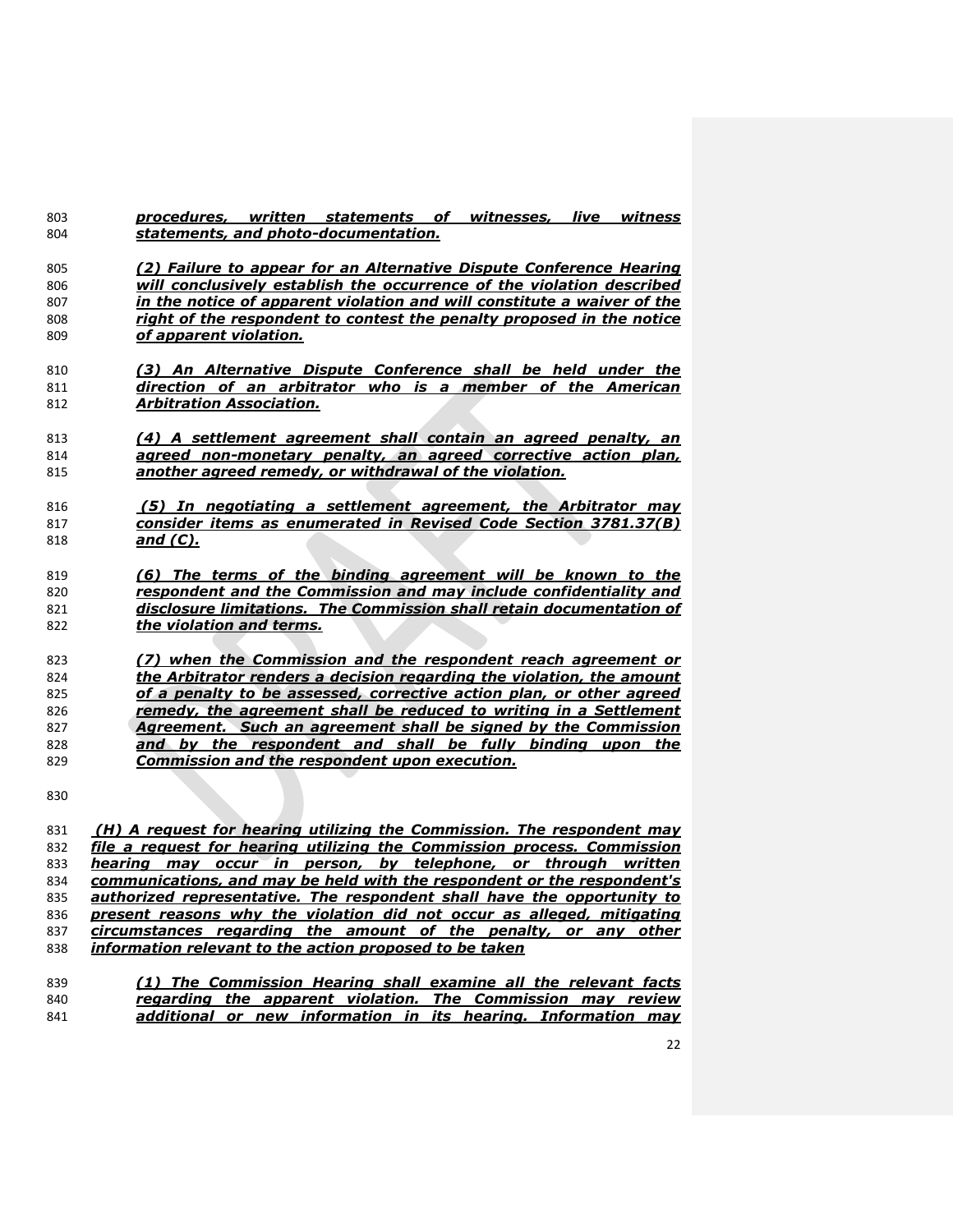| 842 | include, among other things, presentation of records, documents,                                                                 |
|-----|----------------------------------------------------------------------------------------------------------------------------------|
| 843 | procedures,<br>written statements of<br>witnesses,<br>live<br>witness                                                            |
| 844 | statements, and photo-documentation.                                                                                             |
|     |                                                                                                                                  |
| 845 | (2) Failure to appear for a Commission Hearing will conclusively                                                                 |
| 846 | establish the occurrence of the violation described in the notice of                                                             |
| 847 | apparent violation and will constitute a waiver of the right of the                                                              |
| 848 | respondent to contest the penalty proposed in the notice of apparent                                                             |
| 849 | violation.                                                                                                                       |
|     |                                                                                                                                  |
| 850 | (3) If the Commission and the respondent reach agreement                                                                         |
| 851 | regarding the violation, the amount of a penalty to be assessed,                                                                 |
| 852 | corrective action plan, or other agreed remedy, the agreement shall                                                              |
| 853 | be reduced to writing in a Settlement Agreement. Such an                                                                         |
| 854 | agreement shall be signed by the Commission and by the respondent                                                                |
| 855 | and shall be fully binding upon the Commission and the respondent                                                                |
| 856 | upon execution, except as otherwise provided in this rule.                                                                       |
|     |                                                                                                                                  |
| 857 | (4) A settlement agreement shall contain an agreed penalty, an                                                                   |
| 858 | agreed non-monetary penalty, an agreed corrective action plan,                                                                   |
| 859 | another agreed remedy, or withdrawal of the violation.                                                                           |
|     |                                                                                                                                  |
| 860 | (5) In negotiating a settlement agreement, the Commission may<br>consider items as enumerated in Revised Code Section 3781.37(B) |
| 861 | and $(C)$ .                                                                                                                      |
| 862 |                                                                                                                                  |
| 863 | (1) Following a Commission hearing during which there was no Settlement                                                          |
| 864 | Agreement, the Commission will serve a "Notice of Determination" upon                                                            |
| 865 | the respondent. The Notice of Determination shall be signed by the director                                                      |
| 866 | and shall contain:                                                                                                               |
|     |                                                                                                                                  |
| 867 | (1) An identification of the date of the violation occurred.                                                                     |
|     |                                                                                                                                  |
| 868 | (2) Reference to the statute which was violated.                                                                                 |
|     |                                                                                                                                  |
| 869 | (3) A brief description of the violation, the amount of the penalty                                                              |
| 870 | intended to be assessed                                                                                                          |
|     |                                                                                                                                  |
| 871 | (4) Instructions regarding the manner in which the respondent may                                                                |
| 872 | serve a timely request for either an Underground Technical                                                                       |
| 873 | Committee review to contest the violation or the proposed penalty                                                                |
|     |                                                                                                                                  |
| 874 | (5) A notice that failure to File a Request for an Underground                                                                   |
| 875 | Committee review will conclusively establish<br>Technical<br>the                                                                 |
| 876 | occurrence of the violation described in the notice of determination                                                             |
| 877 | and will constitute a waiver of the right of the respondent to contest                                                           |
| 878 | liability to the state for the penalty in the notice of determination.                                                           |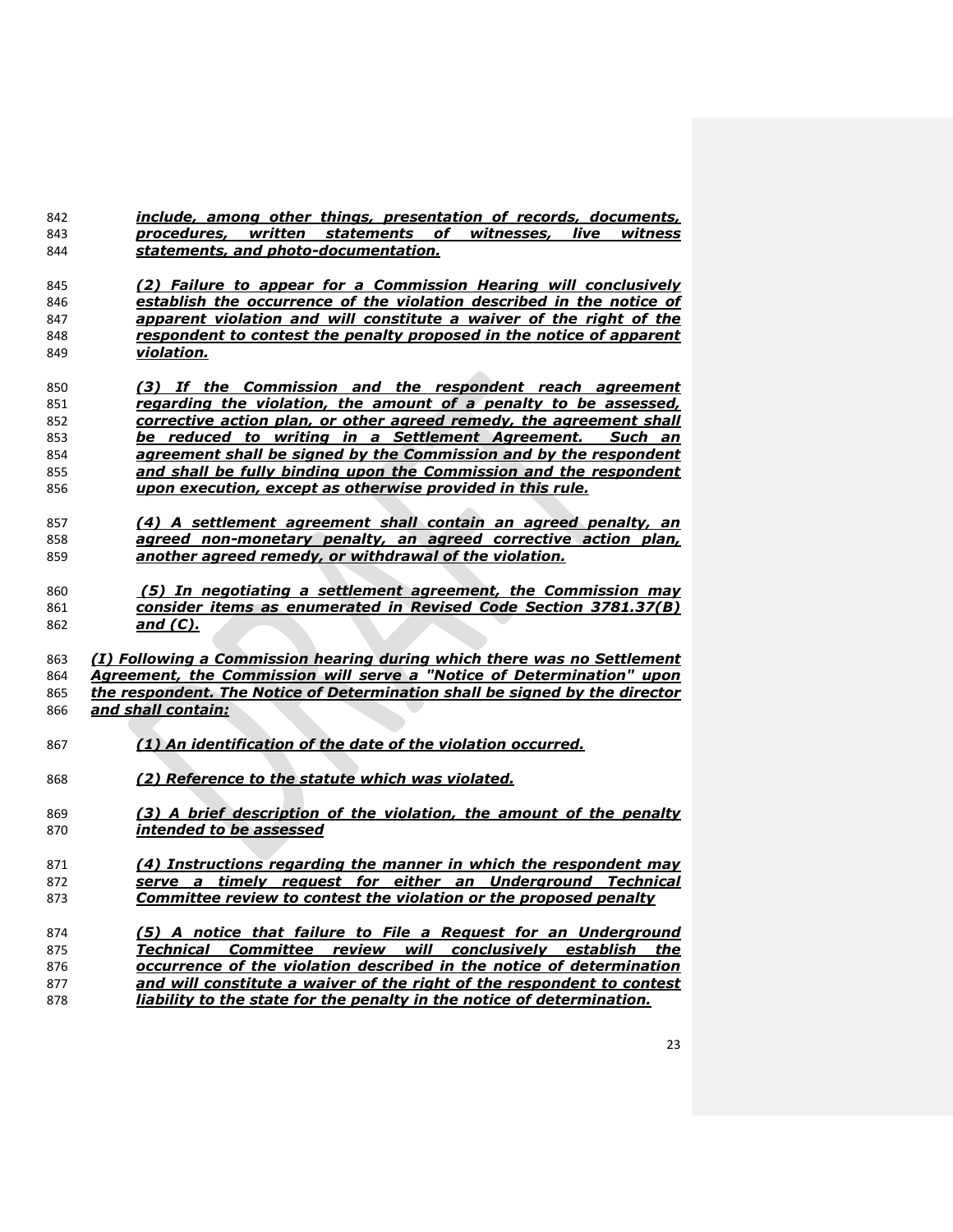| 879 | (J) Contest utilizing the Underground Technical Committee review. Within    |
|-----|-----------------------------------------------------------------------------|
| 880 | fifteen (15) working days following service by the Commission of a Notice   |
| 881 | of Determination, the respondent may file a "Request an Underground         |
| 882 | Technical Committee review " with the Commission. The Request for an        |
| 883 | Underground Technical Committee review shall be in writing and shall        |
| 884 | contain the name, address, and telephone number of the respondent and       |
| 885 | the case number assigned to the matter by the Commission. The request       |
| 886 | for an Underground Technical Committee review shall be signed by the        |
| 887 | respondent or its authorized representative. A copy of the Notice of        |
| 888 | Determination served by the Commission upon the respondent shall be         |
| 889 | attached to the Request for an Underground Technical Committee review.      |
| 890 | (1) The staff shall notify the respondent of the date and time of the       |
| 891 | <b>Underground Technical Committee review by service of a scheduling</b>    |
| 892 | notice by ordinary United States mail, facsimile transmission, or           |
| 893 | electronic mail, at least thirty days prior to the date and time            |
| 894 | established for the review.                                                 |
|     |                                                                             |
| 895 | (K) The Underground Technical Committee will conduct a review of the        |
| 896 | investigation materials gathered by staff and/or the Commission. The        |
| 897 | Underground Technical Committee examine all the relevant facts              |
| 898 | regarding the notice of determination and may include additional or new     |
| 899 | information in its review. The review may include, among other things,      |
| 900 | presentation of records, documents, procedures, written statements of       |
| 901 | live witness statements, and photo-documentation.<br>witnesses,<br>an       |
| 902 | Underground Technical Committee review may be conducted by phone,           |
| 903 | video conference, or in person.                                             |
|     |                                                                             |
| 904 | (1) After review, the Underground Technical Committee shall report          |
| 905 | to the Commission the findings of its review. The Underground               |
| 906 | <b>Technical Committee may</b>                                              |
| 907 |                                                                             |
| 908 | (a) Recommend no action and dismiss the apparent violation;                 |
| 909 |                                                                             |
| 910 | (b) Recommend that a warning letter be issued to the person                 |
| 911 | alleged to have committed the violation;                                    |
| 912 |                                                                             |
| 913 | (c) Recommend Settlement Agreement terms                                    |
| 914 |                                                                             |
| 915 | (d) Recommend training be required for violations of the Act;               |
| 916 |                                                                             |
| 917 | (e) Recommend an increase or a decrease in the civil penalties              |
| 918 | assessed for violations                                                     |
| 919 |                                                                             |
| 920 | (L) The Commission shall consider the recommendations of the                |
| 921 | <b>Underground Technical Committee. The Underground Technical Committee</b> |
| 922 | recommendations may be accepted in whole, in part, or dismissed. The        |

*Commission shall issue a Final Notice of Determination after review of the*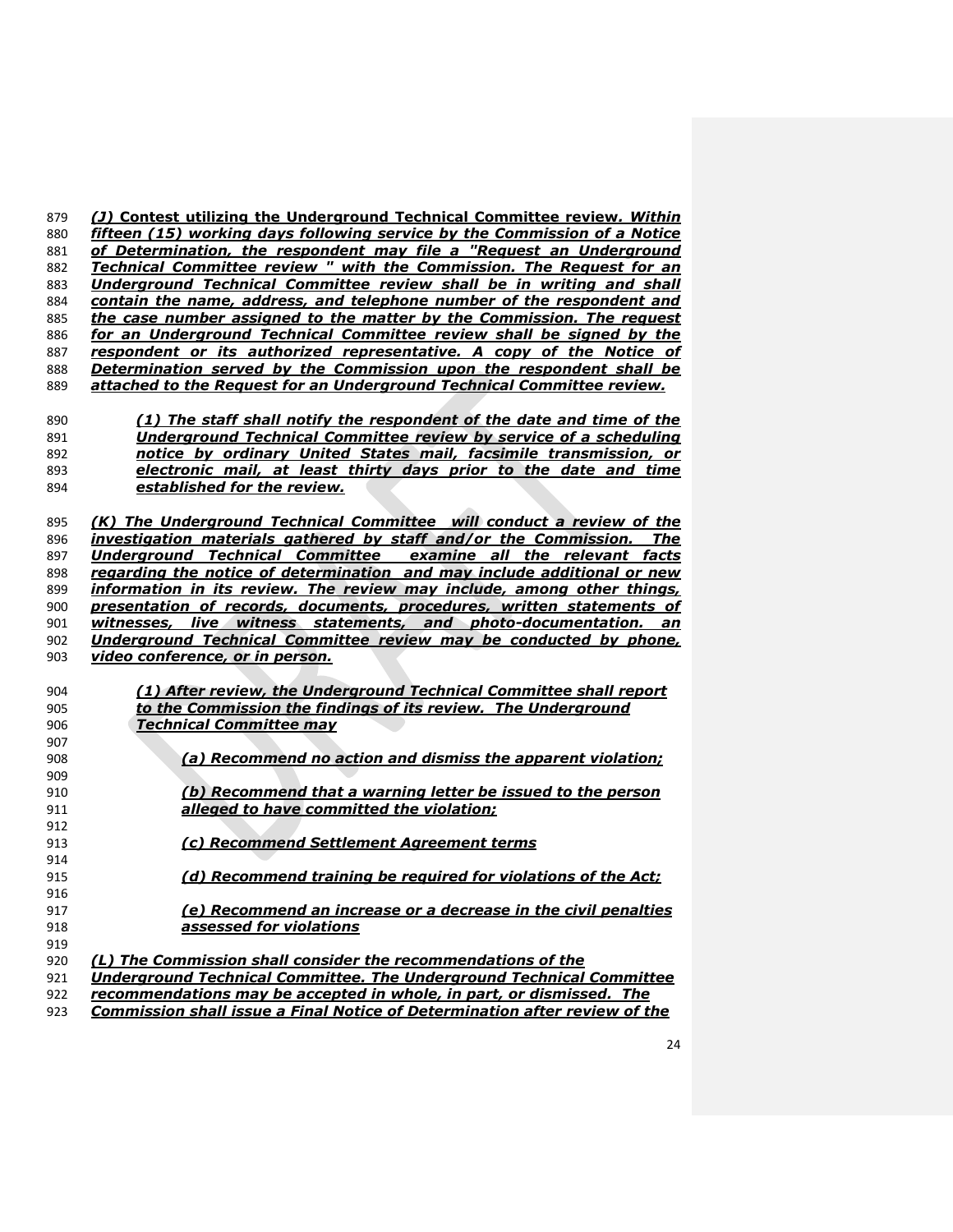| 924 | <b>Underground Technical Committee recommendation. If the Commission</b>      |
|-----|-------------------------------------------------------------------------------|
| 925 | does not accept the UTC recommendation, a letter of explanation will be       |
| 926 | issued detailing the reason for divergence from recommendation.               |
| 927 |                                                                               |
| 928 |                                                                               |
| 929 | (M) Respondent may appeal the Final Notice of Determination through           |
| 930 | appropriate jurisdictional court.                                             |
| 931 |                                                                               |
| 932 |                                                                               |
| 933 | 3781.37 Penalty Structure                                                     |
| 934 |                                                                               |
| 935 | (A) The Commission shall, in accordance with this section, impose an          |
| 936 | administrative penalty on any person who violates Revised Code sections       |
| 937 | 153.64 and/or 3781.25-3781.33. Monetary penalties shall start at \$1000       |
| 938 | plus applicable multipliers as defined in subsection (B) of this section      |
| 939 | when applicable.                                                              |
| 940 |                                                                               |
| 941 | (B) The amount of any monetary penalty assessed in an enforcement             |
| 942 | action will be determined on an individual case-by-case basis for each        |
| 943 | violation.                                                                    |
| 944 | (1a) The Commission shall take into consideration the violator's              |
| 945 | (a <sup>+</sup> ) history of previous violations including the number of      |
| 946 | previous violations within the previous 24 months of the                      |
| 947 | current violation                                                             |
| 948 | (b <del>2</del> ) the nature, circumstances and gravity of the violation of   |
| 949 | the Act;                                                                      |
| 950 | (c3) the degree of the violator's culpability; and                            |
| 951 | (d4) such other factors as may be appropriate                                 |
| 952 |                                                                               |
| 953 | (2b) The following shall be used as Ppenalties shall be progressive           |
| 954 | and mulitiplied in accordance with $C(1)$ . $\gamma$ multiplier quidelines    |
| 955 | (1) 2-5 violations on record result in double penalty                         |
| 956 | (2) 6-9 violations on record result in triple penalty                         |
| 957 | <del>(3) 10 or more violations on record result in 4 times the</del>          |
| 958 | penalty                                                                       |
| 959 |                                                                               |
| 960 | (3e) If the violation of sections ORC 153.64 or 3728.25-3728.32               |
| 961 | results in a damage to the underground utility facility, the penalty          |
| 962 | may increase by \$5,000 - \$50,000 per occurrence. No penalty shall           |
| 963 | exceed\$250,000 for any series of related violations.                         |
| 964 |                                                                               |
| 965 | <u>(C) The recommended monetary penalty for a violation may be reduced if</u> |
| 966 | the violator agrees to a settlement before the Commission or its designee     |
| 967 | conducts an administrative hearing to resolve a violation.                    |
| 968 |                                                                               |
| 969 | The following may be considered in penalty reduction or multipliers:          |
| 970 | (1) the demonstrated good faith of the party charged;                         |
|     |                                                                               |
|     |                                                                               |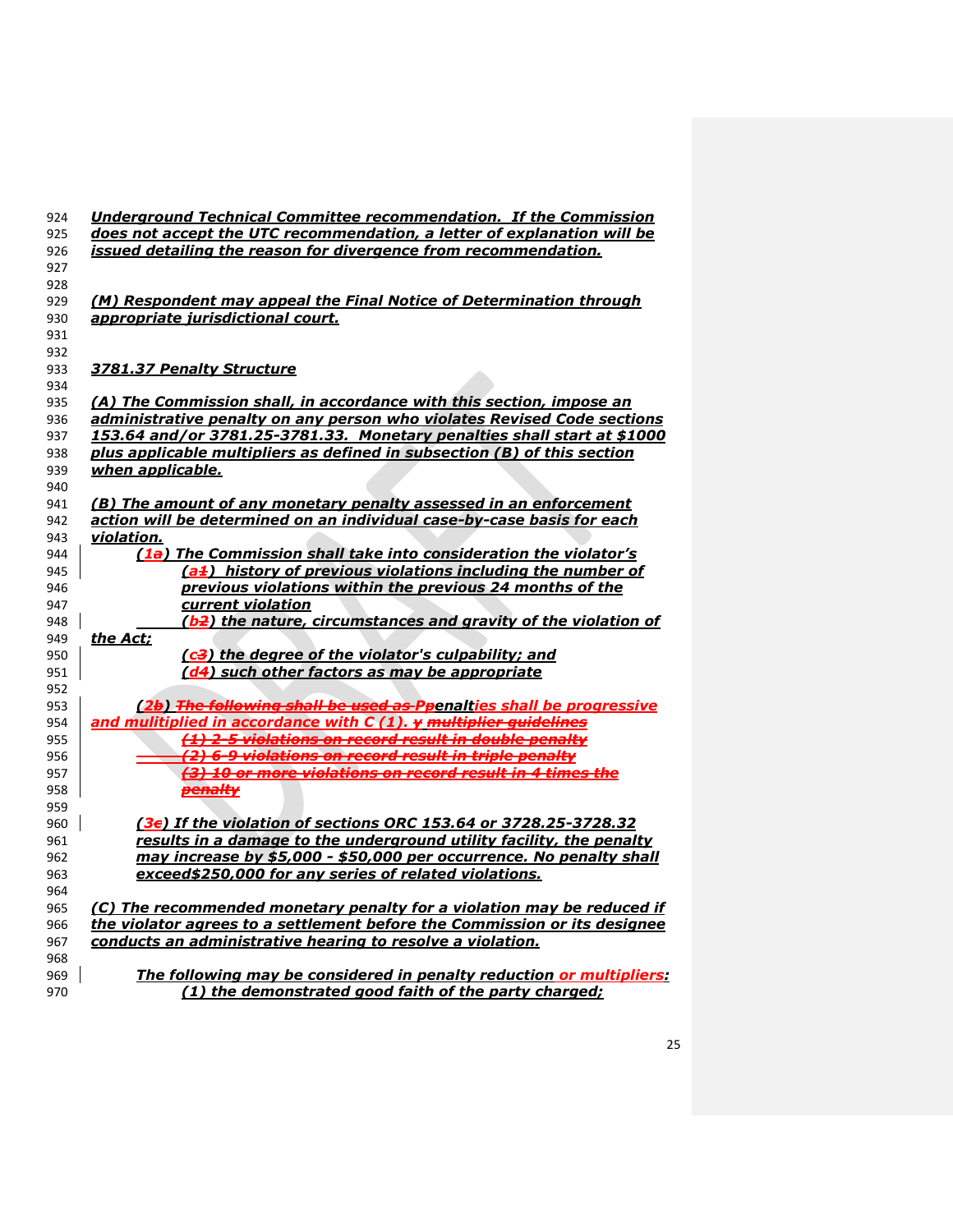| 971  | (2) the violator's demonstrated history of one call and/or                  |
|------|-----------------------------------------------------------------------------|
| 972  | excavation practices in the previous 12 months, including but               |
| 973  | not limited to                                                              |
| 974  | (a) number of locate requests received and responded to                     |
| 975  | (b) number of successful locates completed                                  |
| 976  | (c) number of one calls placed                                              |
| 977  | (d) number of excavations completed with no violations                      |
| 978  |                                                                             |
| 979  | (3) the prospective effect of the penalty on the ability of the             |
| 980  | violator to conduct business;                                               |
| 981  | (4) any good faith effort on the part of the violator in                    |
| 982  | attempting to achieve compliance after the violation was                    |
| 983  | identified;                                                                 |
| 984  | (5) the violator's ability to pay the penalty                               |
| 985  |                                                                             |
| 986  | Once a hearing is convened, the opportunity for the violator to             |
| 987  | reduce the basic monetary penalty is no longer available.                   |
| 988  |                                                                             |
| 989  | (D) The establishment of these penalty guidelines shall in no way limit the |
| 990  | Commission or its designee the discretion to assess administrative          |
| 991  | penalties in any amount up to the statutory maximum when warranted by       |
| 992  | the facts in any case. Administrative penalties imposed pursuant to this    |
| 993  | section are also in addition to any other remedies or forfeitures provided  |
| 994  | by law. Nothing in this section shall affect any civil remedy for damage to |
| 995  | an underground facility or for actual damage to any person(s) or property.  |
| 996  | (E) Depending upon the nature and the consequences resulting from a         |
| 997  | violation of this chapter, the Commission may impose a non-monetary         |
| 998  | penalty. Options for non-monetary penalties include                         |
| 999  | (a) a warning,                                                              |
| 1000 | (b) attendance at a safety training course at the expense of the            |
| 1001 | <u>violator</u>                                                             |
| 1002 | (c) a directive that utility determine, map, and document for future        |
| 1003 | reference the location of the facility for a reasonable distance, as        |
| 1004 | determined by the Commission                                                |
| 1005 | (d) a directive that the violator submit a corrective action plan to the    |
| 1006 | <b>Commission that outlines how the violator will comply promptly. If</b>   |
| 1007 | the violator is not able to return to compliance promptly, the violator     |
| 1008 | shall describe its plan a method to achieve compliance. Failure to          |
| 1009 | comply with the details of a corrective action plan will result in the      |
| 1010 | violator being subject to monetary penalties.                               |
| 1011 | (e) a directive to implement procedures to mitigate the likelihood of       |
| 1012 | damage to underground facilities                                            |
| 1013 | (f) other non-monetary penalty as determined appropriate by the             |
| 1014 | Commission                                                                  |
| 1015 |                                                                             |
| 1016 |                                                                             |